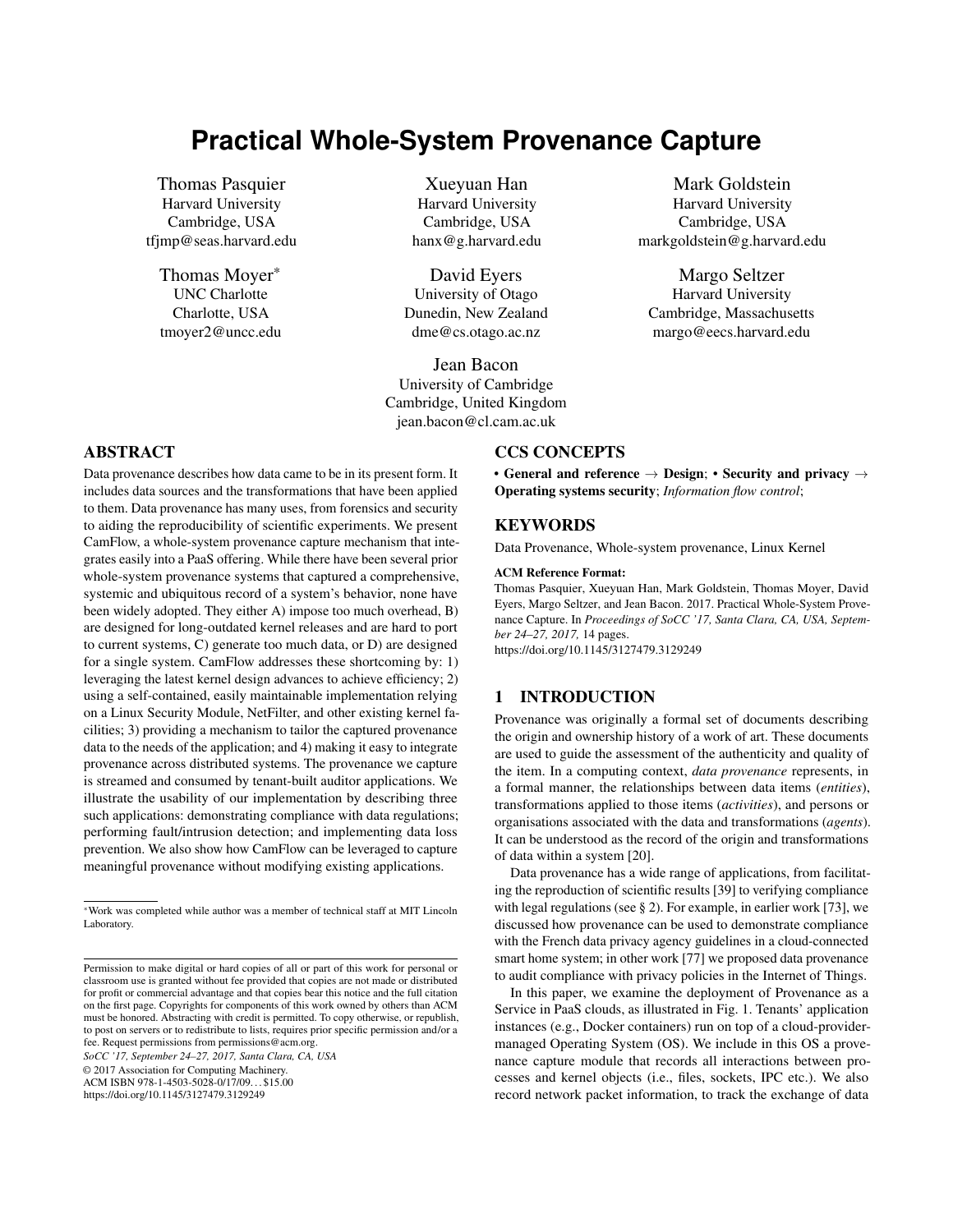SoCC '17, September 24–27, 2017, Santa Clara, CA, USA T. Pasquier et al.

<span id="page-1-1"></span>

Figure 1: CamFlow cloud provenance architecture.

across machines. We stream the captured provenance data to tenantprovided *provenance applications* (which can process and/or store the provenance). We focus on the capture mechanism and discuss four concrete provenance applications in [§ 7.](#page-9-0)

Two of us were deeply involved in the development of prior, similar provenance capture systems: PASS [\[66\]](#page-12-2) and LPM [\[13\]](#page-11-0). In both cases, we struggled to keep abreast with current OS releases and ultimately declared the code unmaintainable. CamFlow achieves the goals of prior projects, but with a cleaner architecture that is more maintainable – we have already upgraded CamFlow several more times than was ever accomplished with the prior systems. The adoption of the Linux Security Modelu (LSM) architecture and support for NetFilters makes this architecturally possible. Ultimately, our goal is to have provenance integrated into the mainline Linux kernel. Thus, we developed a fully self-contained Linux kernel module, discussed in detail in [§ 4.](#page-2-0)

A second challenge in whole system provenance capture is the sheer volume of data, *"which [...] continues to grow indefinitely over time"* [\[13\]](#page-11-0). Recent work [\[12,](#page-11-1) [75\]](#page-13-3) addresses this issue by limiting capture based on security properties, on the assumption that only sensitive objects are of interest. In practice, after the design stage, many provenance applications answer only a well-defined set of queries. We extend the "take what you need" concept [\[12\]](#page-11-1) beyond the security context, with detailed policies that capture requirements to meet the exact needs of a provenance application.

The contributions of this work are: 1) a practical implementation of whole-system provenance that can easily be maintained and deployed; 2) a policy enforcement mechanism that finely tunes the provenance captured to meet application requirements; 3) an implementation that relies heavily on standards and current practices, interacting with widely used software solutions, designed in a modular fashion to interoperate with existing software; 4) a new, simpler approach to retrofit provenance into existing "provenance-unaware" applications; 5) a demonstration of several provenance applications; and 6) an extension of provenance capture to containers and shared memory.

# <span id="page-1-0"></span>2 THE SCOPE OF PROVENANCE

Data provenance – also called data *lineage*, or *pedigree* – was originally introduced to understand the origin of data in a database [\[18,](#page-12-3) [92\]](#page-13-4). Whole-system provenance [\[78\]](#page-13-5) goes further, tracking file metadata and transient system objects. It gives a complete picture

<span id="page-1-2"></span>

Figure 2: A W3C ProvDM compliant provenance graph.

of a system from *initialisation* to *shutdown*. We begin by examining a number of illustrative provenance use cases.

Retrospective Security [\[7,](#page-11-2) [54,](#page-12-4) [79,](#page-13-6) [91\]](#page-13-7) is the detection of security violations after execution, by determining whether an execution complied with a set of rules. We use provenance to detect such violations. In particular, we verify compliance with contractual or legal regulations [\[73\]](#page-13-1). We discuss a concrete implementation in [§ 7.1.](#page-9-1)

Reproducibility: Many have explored using provenance to guarantee the reproducibility of computational experiments or to explain the irreproducibility of such results [\[42,](#page-12-5) [61,](#page-12-6) [85\]](#page-13-8). It is increasingly common for such experiments to run on a PaaS platform. Creating a detailed record of the data ((e.g., input dataset, parameters etc.)) and software used (e.g., libraries, environment etc.) and the dependencies between them enables reproduction, by creation of an environment as close as possible to that of the original execution. Differential provenance techniques [\[23\]](#page-12-7) can provide information to explain why two executions produce different results, which might otherwise be difficult to understand, e.g., in a long and complex scientific workflow.

Deletion and Policy Modification: When dealing with highly sensitive data it is important to be able to delete every document containing certain information, including derived documents. It is also necessary to propagate changes to the access policy of such information. For example, EU data protection law includes "secure delete" and the "right to be forgotten". This is achieved by capturing and recording the relationships between documents (and their system representations, e.g., as files). These complex relationships must be taken into account when deleting information or updating a policy. Intrusion/Fault Detection: In cloud environments, several instances of the same system/application run in parallel. Through analysis of provenance data generated during those executions, we can build a model of normal behavior. By comparing the behavior of an executing task to this model, we can detect abnormal behavior. We discuss this use case in more detail in [§ 7.2.](#page-9-2)

Fault Injection: Fault injection is a technique commonly used to test applications' resistance to failure [\[70\]](#page-13-9). Colleagues at UCSC are using a CamFlow-generated provenance graph to record the execution of a distributed storage system to help them discover points of failure, leading to better fault-injection testing.

While CamFlow satisfies all of the above application requirements, in this paper, we focus on the construction of the capture mechanism itself. In [§ 7,](#page-9-0) we discuss some of the provenance applications that we have built using CamFlow.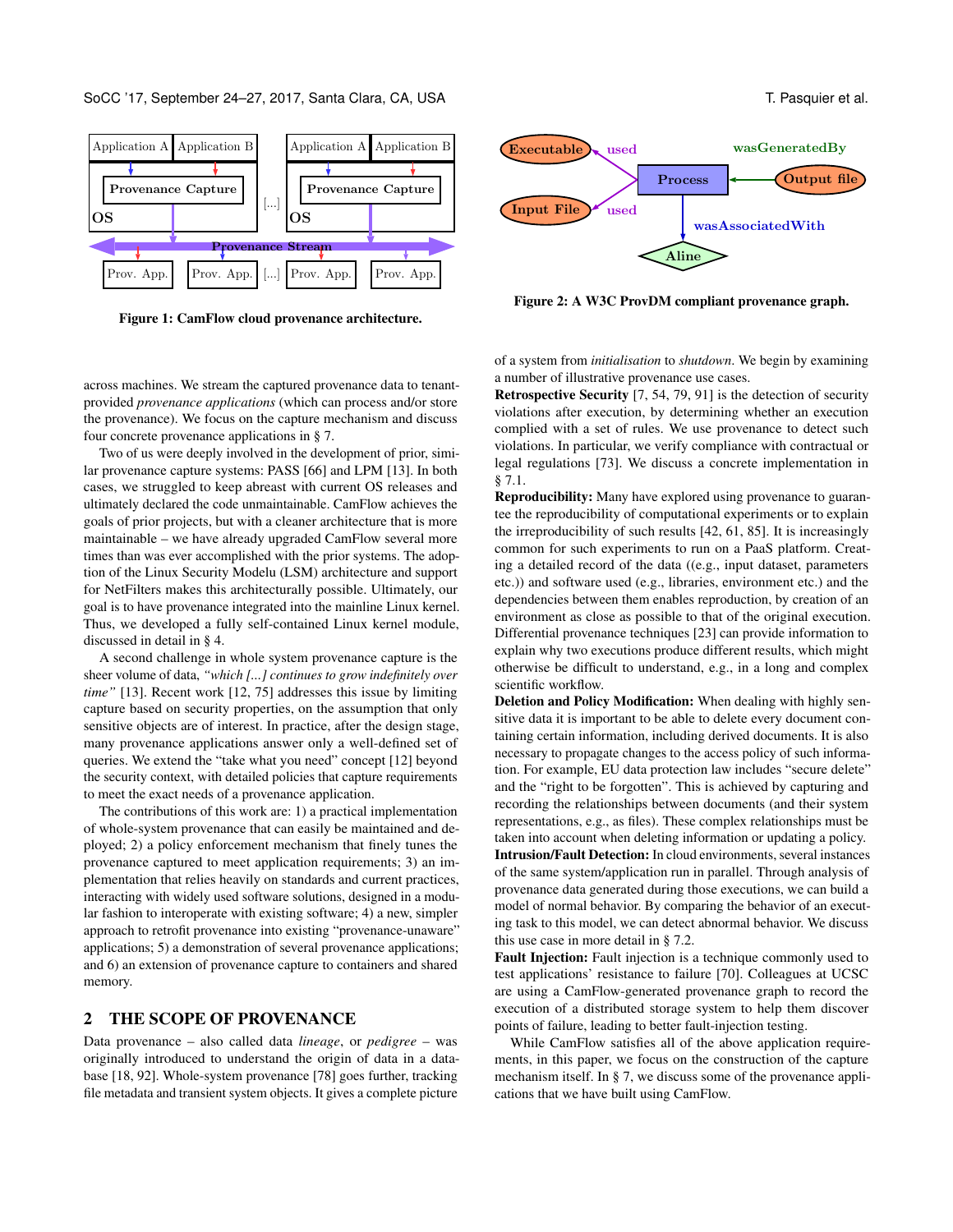<span id="page-2-1"></span>

Figure 3: CamFlow-Provenance partial graph example. A process *P* reads information from a file *F*, sends the information over a socket *S*, and updates *F* based on information received through *S*.

# <span id="page-2-5"></span>3 PROVENANCE DATA MODEL

We extend the W3C PROV Data Model (PROV-DM) [\[15\]](#page-11-3), which is used by most of the provenance community. A provenance graph represents *entities*, *activities* and *agents*. At the OS level, *entities* are typically kernel data objects: files, messages, packets etc., but also xattributes, inode attributes, exec parameters, network addresses etc. *Activities* are typically processes carrying out manipulations on entities. *Agents* are persons or organisations (e.g., users, groups etc.) on whose behalf the activities operate. In the provenance graph, all these elements are nodes, connected by edges representing different types of interactions. For example, [Fig. 2](#page-1-2) depicts that an output file *was generated by* a process that *was associated with* a user Aline, and *used* an executable and an input file.

CamFlow records how information is exchanged within a system through system calls. Some calls represent an exchange of information at a point in time e.g., read, write; others may create shared state, e.g., mmap. The former can easily be expressed within the PROV-DM model, the latter is more complex to model.

Previous implementations managed shared states (i.e., POSIX shared memory and mmap files, which both use the same underlying Linux kernel mechanism) by recording the action of "associating" the shared memory with a process (e.g., shmget, mmap\_file). These shared states are either ignored during queries or make the queries significantly more complex. Indeed, information may flow implicitly (from the system perspective) between processes, without being represented in the provenance graph. Without a view of information flow within an application (we discuss how intra-application provenance can be appended to the graph in [§ 4.5\)](#page-4-0), it is impossible to know if/when a process is writing to some "associated" shared memory at the system-call level. Therefore, we conservatively assume that any incoming or outgoing flow to/from the process implies an incoming or outgoing flow to/from the shared state.

Provenance graphs are acyclic. A central concept of a CamFlow graph is the *state-version* of kernel objects, which guarantees that the graph remains acyclic. A kernel object (e.g., an inode, a process etc.) is represented as a succession of nodes, which represent an

### Practical Whole-System Provenance Capture SoCC '17, September 24–27, 2017, Santa Clara, CA, USA

object changing state. We conservatively assume that any incoming information flow generates a new object state. Nodes associated with the same kernel object share the same object id, machine id, and boot id (network packets follow different rules described in [§ 4.2\)](#page-3-0). Other node attributes may change, depending on the incoming information (e.g., setattr might modify an inode's mode). [Fig. 3](#page-2-1) illustrates CamFlow versioning.

In [Fig. 3,](#page-2-1) we group nodes belonging to the same *entity* or *activity* (*F*, *P* and *S*), based on shared attributes between those nodes (i.e., boot\_id, machine\_id, and node\_id). In the cloud context, those groups can be further nested into larger groups representing individual machines or particular clusters of machines. For example, when trying to understand interactions between Docker containers [\[1\]](#page-11-4), we can create groups based on namespaces (i.e., UTS, IPC, mount, PID and network namespaces), control groups, and/or security contexts. The combination of these process properties differentiate processes belonging to different Docker containers. Provenance applications determine their own meaningful groupings.

<span id="page-2-2"></span>1 "ABAAAAAAACAe9wIAAAAAAE7aeaI+200UAAAAAAAAAAA=" : {

| 2               | " $cf$ : id": "194334",                            |
|-----------------|----------------------------------------------------|
| 3               | " $prox: type$ ": " $fifo$ ",                      |
| $\overline{4}$  | "cf:boot id": 2725894734,                          |
| $\sim$          | "cf: machine id": 340646718,                       |
| 6               | " $cf: version$ ": 0,                              |
| $7\phantom{.0}$ | "cf:date": "2017:01:03T16:43:30",                  |
| 8               | "cf: jiffies": "4297436711",                       |
| Q               | " $cf:$ uid": 1000,                                |
| 10              | " $cf: gid": 1000$ ,                               |
| 11              | " $cf: mode" : "0x1180".$                          |
| 12              | "cf:secctx": "unconfined u:unconfined r:           |
|                 | unconfined $t: s0-s0:c0.c1023$ ",                  |
| 13              | " $cf:ino$ ": 51964,                               |
| 14              | "cf:uuid": "32b7218a-01a0-c7c9-17b1-666f200b8912", |
| 15              | "prov: label": "[fifo] $0$ "                       |
| 16              |                                                    |
|                 |                                                    |

# Listing 1: PROV-JSON formatted inode entry.

<span id="page-2-3"></span>1 "QAAAAAAAQIANAAAAAAAAAE7aeaI+200UAAAAAAAAAAA=" : {

| $\mathfrak{D}$ | "cf:id": "13",                                     |
|----------------|----------------------------------------------------|
| $\mathcal{R}$  | " $prox: type$ ": "write",                         |
| $\overline{4}$ | "cf:boot id": 2725894734,                          |
| $\overline{5}$ | "cf: machine id": 340646718,                       |
| -6             | "cf:date": "2017:01:03T16:43:30",                  |
| $\tau$         | "cf: jiffies": "4297436711",                       |
| 8              | "prov:label": "write",                             |
| Q              | " $cf: allowed"$ : "true",                         |
| 10             | "prov: activity": "AQAAAAAAAEAf9wIAAAAAAE7aeaI+200 |
|                | UAQAAAAAAAAA=",                                    |
| 11             | "prov: entity": "ABAAAAAAACAe9wIAAAAAAE7aeaI+200   |
|                | UAQAAAAAAAAA=",                                    |
| 12             | " $cf: offset" : "0"$                              |
| 13             |                                                    |
|                |                                                    |

### Listing 2: PROV-JSON formatted write entry.

[Listing 1](#page-2-2) and [Listing 2](#page-2-3) show an inode and a write relationship in the provenance graph, in PROV-JSON  $[47]$  format.<sup>[1](#page-2-4)</sup> We also developed a compact binary format.

# <span id="page-2-0"></span>4 CAPTURING SYSTEM PROVENANCE

CamFlow builds upon and learns from previous OS provenance capture mechanisms, namely PASS [\[65,](#page-12-9) [66\]](#page-12-2), Hi-Fi [\[78\]](#page-13-5) and LPM [\[13\]](#page-11-0).

<span id="page-2-4"></span><sup>1</sup>See [https://github.com/CamFlow/CamFlow.github.io/wiki/JSON-output.](https://github.com/CamFlow/CamFlow.github.io/wiki/JSON-output)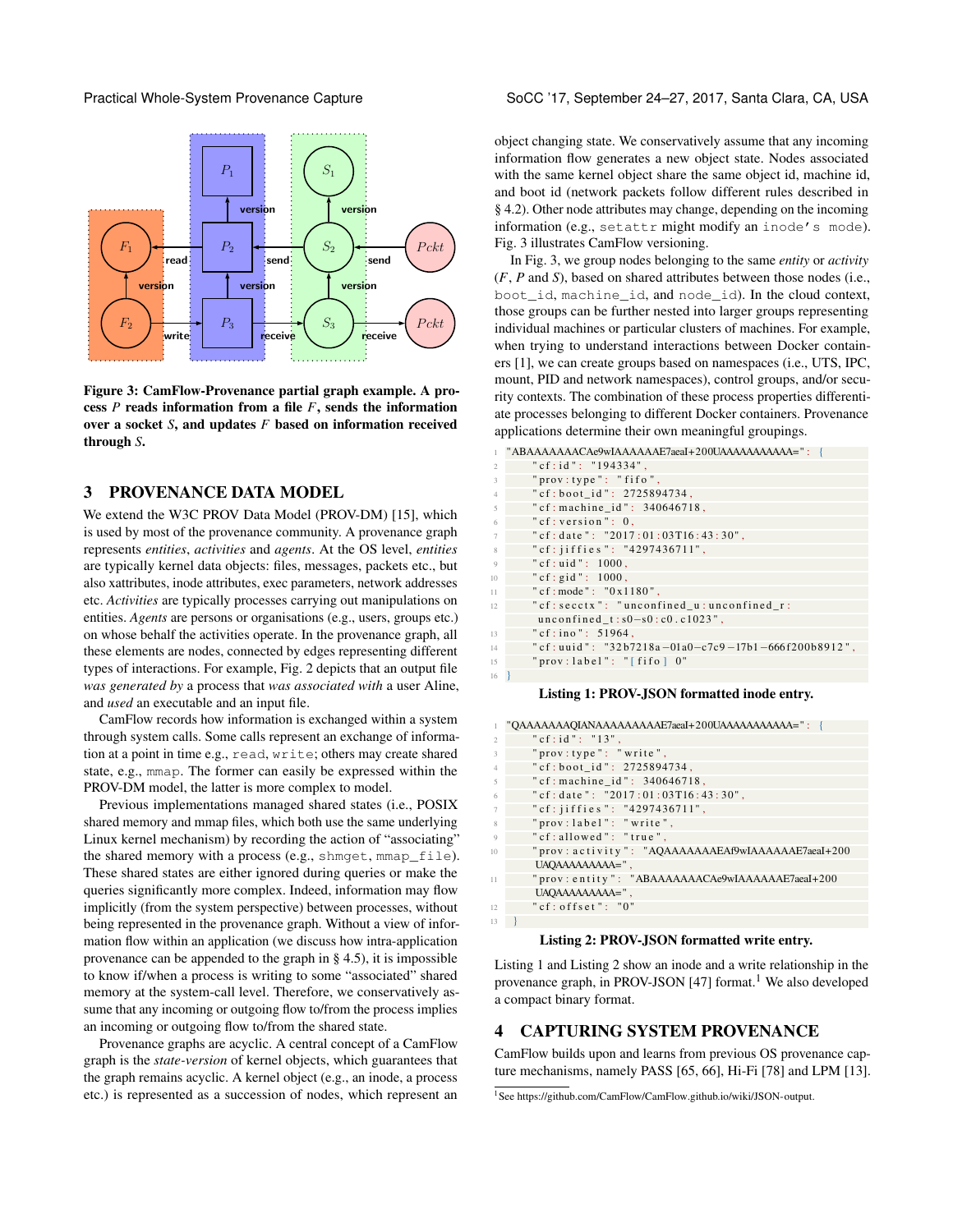### SoCC '17, September 24–27, 2017, Santa Clara, CA, USA T. Pasquier et al.

<span id="page-3-1"></span>

Figure 4: Architecture overview.

Our strategy for CamFlow is that it: 1) is easy to maintain, 2) uses existing kernel mechanisms whenever possible, 3) does not duplicate existing mechanisms, and 4) can be integrated into the mainline Linux kernel. Beyond being good practice, the first three requirements are essential to realize the last requirement (adoption in the mainline Linux kernel). We also incorporated requirements for usability and extendibility.

[Fig. 4](#page-3-1) gives an overview of the architecture. We use LSM and NetFilter (NF) hooks to capture provenance and relayfs [\[95\]](#page-13-10) to transfer the data to user space where it can be stored or analyzed. Applications can augment system level provenance with applicationspecific details through a pseudofile interface. This is restricted to the owner of the capability CAP\_AUDIT\_WRITE, following Linux development recommendations to re-use existing capabilities, rather than from creating new ones. Applications owning the CAP\_AU-DIT\_CONTROL capability can collect configure CamFlow to capture a subset of the provenance (see [§ 5\)](#page-5-0). We provide a library whose API abstracts interactions with relayfs and the pseudo-files we use to communicate configuration information.

### <span id="page-3-2"></span>4.1 Capture mechanism

The key to clean Linux integration is use of the LSM API. LSM implements two types of security hooks that are called 1) when a kernel object (e.g., inodes, file, sockets etc.) is allocated and 2) when a kernel object is accessed. The first allocates a security blob, containing information about the associated kernel object. The second is called when making access decisions during a system call (e.g., read, write, mmap\_file).

There are two types of LSM: *major* and *minor* modules. *Major* modules use a security blob pointer (e.g., cred->security, inode->i\_security etc.). Examples include SELinux [\[86\]](#page-13-11) and AppArmor [\[14\]](#page-11-5). *Minor* security modules, such as SMACK [\[26\]](#page-12-10) and LoadPin [\[27\]](#page-12-11), do not use such pointers. Kernel version 4.1 allows a major module to be stacked with any number of minor modules. After Linux performs its normal access control checks, it calls LSM

hooks in a pre-defined order. If any LSM hook call fails, the system call immediately fails. We arrange for the CamFlow hook to be called last to avoid recording flows that are subsequently blocked by another LSM. CamFlow users the record of LSM events to build its provenance graph [\[78\]](#page-13-5).

CamFlow needs a "provenance" blob pointer to store provenance information alongside kernel objects, so CamFlow is a major security module. Using CamFlow in conjunction with another major module, e.g., SELinux, requires that we modify some kernel data structures, e.g., inode, cred, to add an additional pointer. This is the one place we violate our "self-contained" philosophy. However, work is in progress [\[83\]](#page-13-12) to allow stacking of *major* security modules (by modifying how security blobs are handled).

CamFlow hooks: 1) allocate a provenance-blob, if needed 2) consider filter/target constraints (see [§ 5\)](#page-5-0), and 3) record provenance in the relayfs buffer. The user space provenance service then reads the provenance entries see [§ 4.4\)](#page-4-1).

### <span id="page-3-0"></span>4.2 Cross-host Provenance Capture

CamFlow captures incoming packets through the socket\_sock\_ rcv\_skb LSM hook. No equivalent hook exists for outgoing packets, so we implement a NetFilter hook to capture their provenance.

CamFlow represents a packet as an entity in the provenance graph. We construct packet identifiers from the immutable elements of the IP packet and immutable elements of the protocol (e.g., TCP or UDP). For example, a TCP packet's identifier is built from: IP packet ID, sender IP, receiver IP, sender port, receiver port, protocol, and TCP sequence number. We also record additional metadata such as the payload length. In most scenarios, the sending and receiving machines can match packets using this information. In other scenarios (e.g., NAT), some post-processing may be required to match packets (e.g., content match, temporal relationship, approximative packet length); the details of these techniques are beyond the scope of this paper. Additionally, CamFlow can optionally capture payloads.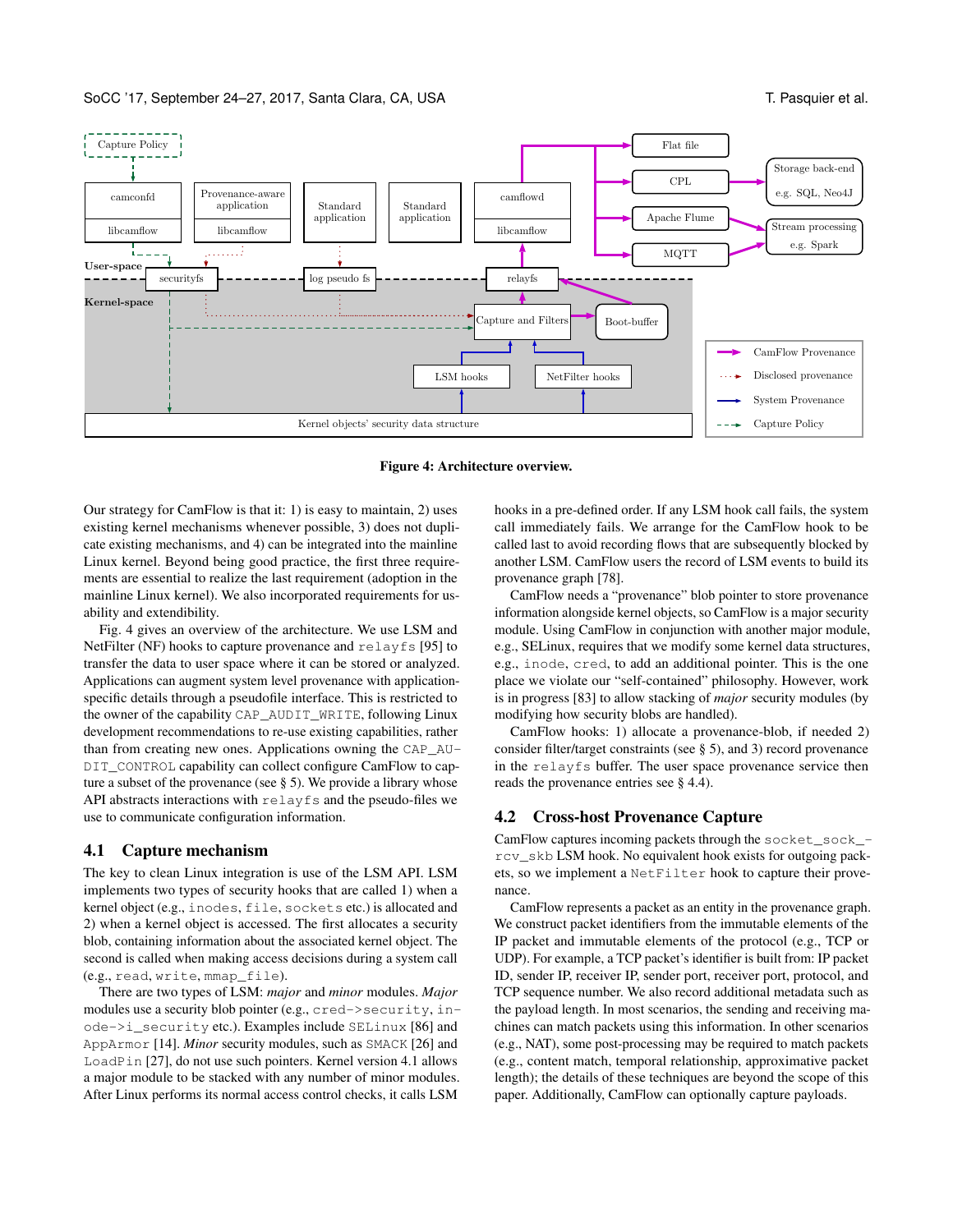<span id="page-4-2"></span>

Figure 5: Transferring provenance data to user space through **relayfs**.

# 4.3 Hardware Root of Trust

In some circumstances it is necessary to be able to vouch for the integrity of provenance data and the provenance capture mechanism, e.g., when presented as evidence in a court of law. The software may not always be under the control of a trusted entity, and hardware-based trust certification will be required. Our architecture can support this by using Trusted Platform Module (TPM) [\[63\]](#page-12-12) or virtual TPM [\[16\]](#page-12-13) technologies that can be used to measure the integrity of a system. This integrity can be verified through Remote Attestation [\[52\]](#page-12-14).

We need to assume that sufficient technical and non-technical measures are taken to ensure that the hardware has not been tampered with (e.g., see CISCO vs NSA [\[80\]](#page-13-13)). We assume that the integrity of the low-level software stack is recorded and monitored at boot time through a Core Root of Trust Measurement (CRTM). The low-level software stack here includes: BIOS, boot loader code and configuration, options ROM, host platform configuration, etc. We assume that this integrity measurement is kept safe and cannot be tampered with (one of the features provided by TPM). Further, system integrity needs to be guaranteed at run time.

In the Linux world such the Integrity Measurement Architecture (IMA) [\[50,](#page-12-15) [52,](#page-12-14) [81\]](#page-13-14) provies integrity guarantees and remote attestation. The CRTM measures hardware and kernel integrity. IMA is initialized before kernel modules are loaded and before any application is executed. IMA measures the integrity of kernel modules, applications executed by root, or libraries. Each binary is hashed to create an evidence trail. The integrity of this record is guaranteed by a cumulative hash, which is stored in TPM's Platform Configuration Registers. During remote attestation, this evidence trail is verified against the known good value. While not strictly part of CamFlow, use of IMA and remote attestation should be considered by cloud providers.

# <span id="page-4-1"></span>4.4 User Space Interface

While provenance capture must happen in the kernel, we relegate storage and processing to user space. CamFlow uses relayfs [\[95\]](#page-13-10) to efficiently transfer data from kernel to user space as illustrated in [Fig. 5.](#page-4-2) The CamFlow kernel module writes provenance records into a ring buffer that is mapped to a pseudofile (this is handled by relayfs) that can be read or mmapped from user space. Before file system initialization, CamFlow records provenance into a "boot" buffer that is copied to relayfs as soon as it is initialized.

Once the file system is ready, systemd starts up a provenance service in user space. The service reads from the file that is mapped to the kernel buffer, and the relayfs framework deals with "freeing" space in the kernel ring buffer. The provenance service itself is marked as *opaque* to avoid the provenance service looping infinitely; the provenance capture mechanism ignores opaque entries, which do not appear in the captured data (see [§ 5\)](#page-5-0).

We provide a user space library that deals with handling the  $re$ layfs files and multi-threading. The library also provides functions to serialize the efficient kernel binary encoding into PROV-JSON. We then stream the provenance data, in either binary or JSON format, to applications, as shown in [Fig. 1.](#page-1-1) CamFlow can use any messaging middleware such as MQTT [\[10\]](#page-11-6) or Apache Flume [\[46\]](#page-12-16) to stream the provenance data.

# <span id="page-4-0"></span>4.5 Application-level Provenance

So far we have discussed how CamFlow records information flows through system calls, in terms of kernel objects. Other systems (e.g., database systems, workflow systems) record provenance in terms of different objects, e.g., tuples in a database system [\[19\]](#page-12-17) or stages of processing in a workflow system [\[6,](#page-11-7) [28\]](#page-12-18). Muniswamy-Reddy et al. [\[65\]](#page-12-9) demonstrated that many scenarios require associating objects from these different layers of abstraction to satisfy application requirements.

Consider scientific software reading several input files to generate several figures as output files. Application-level provenance is oblivious to files altered by other applications and can only provide an incomplete view of the system. On the other hand, system-level provenance, while providing a complete view of the system, will expose only coarse grained dependencies (i.e., every output will depend on all inputs read so far). Combining application- and system-level provenance allows us to describe fine-grained dependencies between inputs and outputs.

CamFlow provides an API for provenance-aware applications to disclose provenance to support the integration of application and system provenance. The API allows us to associate application provenance with system objects as long as a system level descriptor (e.g., a file descriptor) to that object is available to the application. CamFlow guarantees that such associations do not produce cycles, however, it is the responsibility of the application level provenance collection to ensure that there are no cycles within its subgraph. Further, CamFlow's underlying infrastructure manages identifiers and guarantees their uniqueness, system wide.

Application-level provenance associated with a kernel object is attached to a specific version of that object in the provenance graph. It is sometimes useful to view application-disclosed provenance as a subgraph contained within *activity* nodes, describing the internal working of that particular *activity*.

Modifying existing applications to be provenance-aware is not a trivial task [\[57,](#page-12-19) [65\]](#page-12-9). Ghoshal et al. [\[38\]](#page-12-20) demonstrated that existing application log files can be transformed into a provenance graph. We provide the infrastructure for application to apply such approach.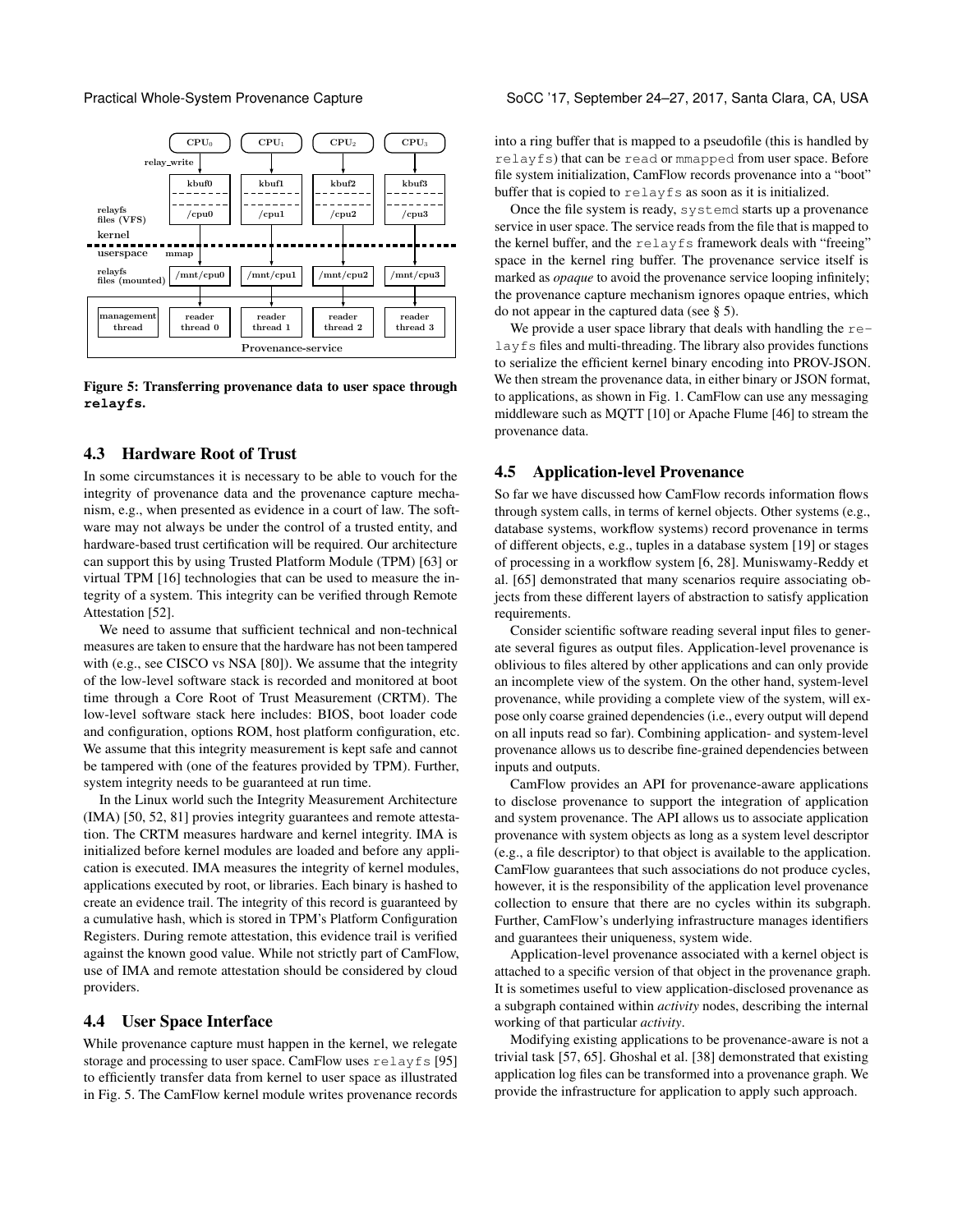SoCC '17, September 24–27, 2017, Santa Clara, CA, USA T. Pasquier et al.

<span id="page-5-1"></span>

Figure 6: CamFlow-Provenance presented in [Fig. 3](#page-2-1) annotated with application logs.

We limit this approach to applications that already generate log files (e.g., httpd, Postgres). Placing these logs in a special pseudo-file automatically incorporates their log records into CamFlow's provenance graphs. For example, replacing Error-Log "/var/log/httpd-error.log" with ErrorLog "/ sys/kernel/security/provenance/log" in the httpd configuration file enables CamFlow to incorporate web server operations. CamFlow creates an entity for each log record and attaches it to the appropriate version of activity that created it. The log record entities contain the text of the log message, thereby providing annotations for the provenance graph. This helps make the graph more human-readable. If desired, provenance applications can parse these log entries for further processing or interpretation.

[Fig. 6](#page-5-1) shows a log integrated into the provenance graph. In this example, the log entries might help a human user or application understand that the information exchanged with the socket corresponds to a client request/response interaction. In [§ 7.4,](#page-10-0) we use this feature to insert httpd logs into a system provenance graph.

# <span id="page-5-0"></span>5 TAILORING PROVENANCE CAPTURE

A major concern about whole-system provenance capture is that the size of the provenance can ultimately dwarf the "primary" data. Further, provenance application execution time is often a function of the size of the provenance graph. One approach is to limit provenance capture to "objects of interest", based on a particular security policy [\[12,](#page-11-1) [75,](#page-13-3) [76\]](#page-13-15). While recording interactions only between securitysensitive objects may make sense in some contexts, in others, for example, a scientific workflow, it probably does not make sense. We devised a more complex capture policy that allows end users to define the scope of capture based on their precise needs, greatly reducing storage overhead. Users choose between whole-system provenance and selective provenance. Within selective provenance, they can specify filters on nodes and edges, specific programs or directories to capture, whether capture should propagate from a specified process, and what network activity should be captured. Users specify these capture policies either through a command line interface or in a policy configuration file, like the one shown in [Listing 3.](#page-5-2)

In whole-system provenance mode, CamFlow captures all objects that have not been declared opaque (line 7). In selective mode (line 5),

<span id="page-5-2"></span> [provenance] ;unique identifier for the machine, use hostid if set to 0 3 machine id=0 ;enable provenance capture enabled=true ;record provenance of all kernel object all=false ;set opaque file opaque=/usr/bin/ps ;set tracked file ;track=/home/thomas/test.o ;propagate=/home/thomas/test.o 13 node filter=directory node\_filter=inode\_unknown 15 node filter=char relation\_filter=sh\_read relation\_filter=sh\_write propagate\_node\_filter=directory propagate\_node\_filter=char propagate\_node\_filter=inode\_unknown 21 [ipv4−egress] ;propagate=0.0.0.0/0:80 ;propagate=0.0.0.0/0:404 ;record exchanged with local server ;record=127.0.0.1/32:80 27 28 [user] ;track=thomas 30 31 [group] ;propagate=docker

Listing 3: Capture policy example.

CamFlow captures the provenance of only non-opaque specified targets; line 9, track=/home/thomas/myexperiment.o, tells CamFlow to track any information flow to/from the specified file and any process resulting from the execution of programs built from it. Line 10 tells CamFlow to track any object that interacts with the file/process and any object they may subsequently interact with. Similarly, line 27, propagate=0.0.0.0/0:0, indicates that we want to track any information flow to/from a listening socket on the machine.

We can also specify opaque or tracked objects based on criteria, such as: 1) pathname (line 9), 2) network address (line 27), 3) LSM security context<sup>[2](#page-5-3)</sup> (not shown), 4) control group,<sup>[3](#page-5-4)</sup> (not shown), and 5) user and group ID. We frequently expand this list based on feedback from users. [Fig. 7](#page-6-0) illustrates how CamFlow implements the capture policy for the open system call.

The mechanism to *mark* targets varies dependending on the targeted attribute. For example, exact path matches are handled through security extended attributes, while network interface based policies are handled in connect and bind LSM hooks. The policy engine does not reevaluate the policy for every event, but rather verifies the mark associated with kernel objects and the provenance data structure. Some policies (e.g., user id) are regularly reevaluated, for example, on setuid events.

<span id="page-5-3"></span><sup>2</sup>These are dependent on the major LSM running on a machine. The security contexts defined by SELinux or AppArmor are different. Defining capture policy based on these, therefore requires an understanding of the MAC mechanism in place.

<span id="page-5-4"></span><sup>&</sup>lt;sup>3</sup>Control groups or cgroups are the mechanism used in Linux to control, for example, the resource access of containers.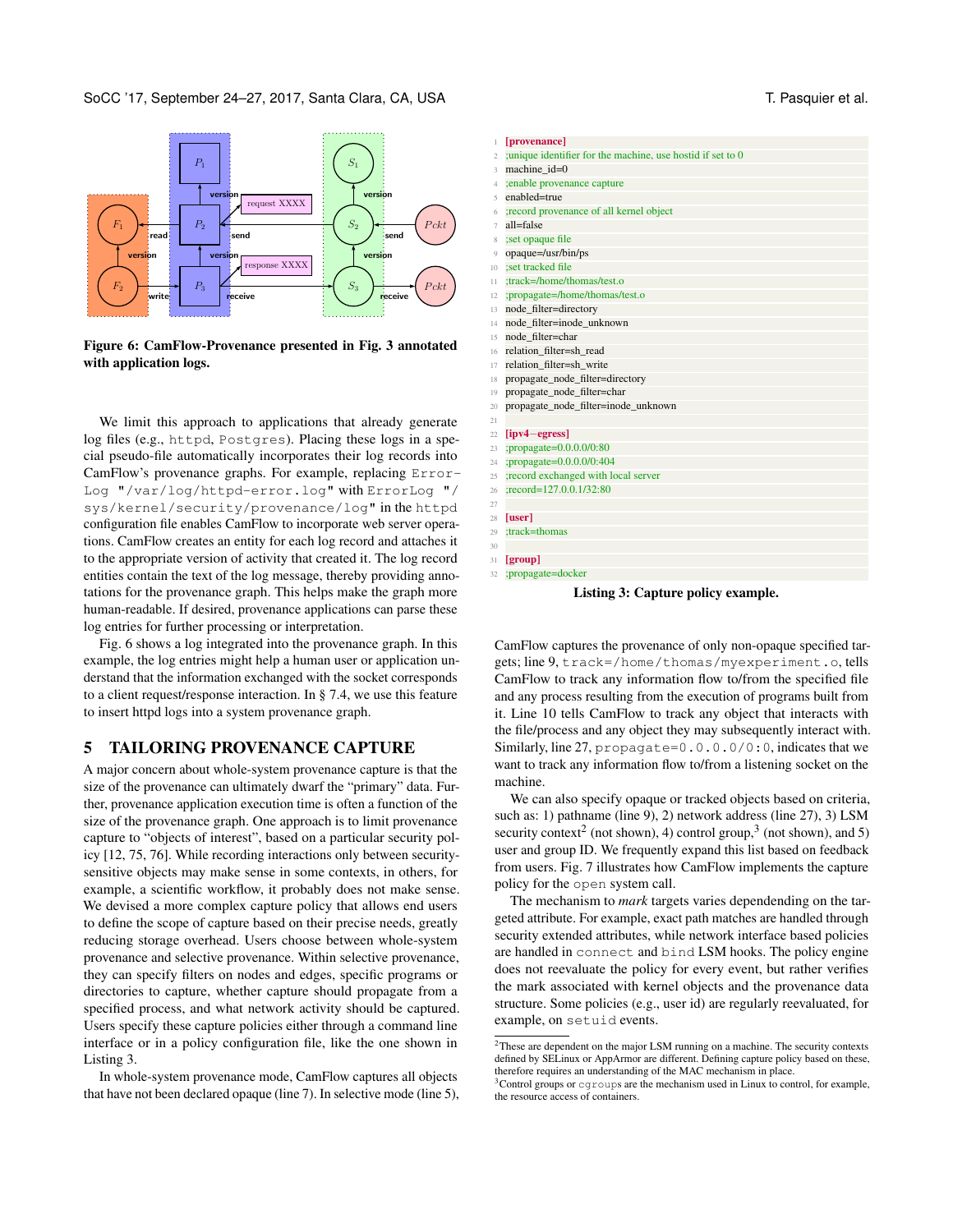<span id="page-6-0"></span>

Figure 7: Executing an **open** system call. In green the capture mechanism described in [§ 4,](#page-2-0) in pink the provenance tailoring mechanism described in [§ 5.](#page-5-0)

Excluding edges or node types from the graph: Line 12 (14) illustrates how to exclude specific node (edge) types. In this case, line 12 tells CamFlow not to capture operations on directories, while line 14 says to ignore read permission checks. This is the last stage in an event capture, as illustrated in [Fig. 7.](#page-6-0) For every edge recorded, CamFlow compares the types of its endpoints to that specified in the filter, discarding any edge that produced a match.

Propagating tracking: While targeting a single individual or group of objects may be interesting, in many cases the user wants to track all information emanating from a given source. The propagate setting tells CamFlow to track interactions with any object that received information from a tracked object; this automatically tracks the receiving object in a manner similar taint tracking [\[32\]](#page-12-21) works. It is also possible to define types of relations or nodes through which tracking should not propagate (e.g., propagate\_node\_ filter=directory). Filtered nodes or relation types do not propagate tracking. For example, when tracking content dissemination (see [§ 7.3\)](#page-10-1) it is possible to set the tracking propagation to never be applied to directories, or not to occur on permissionschecking operations (e.g., when opening a file), but only on explicit read and write operations.

Taint tracking: Tracking propagation can be coupled with tainting (with a taint being an arbitrary 64 bit integer), following the same policy-specified restrictions. Kernel objects can hold an arbitrary number of taints. This is useful when provenance is used for policy enforcement, requiring a quick decision to be made upon accessing an object (see [§ 7.3\)](#page-10-1).

### Practical Whole-System Provenance Capture SoCC '17, September 24–27, 2017, Santa Clara, CA, USA

Note that "tailoring" provenance capture means that the provenance is no longer guaranteed to be *complete*. Indeed, the *raison d'être* for tailoring is to exclude part of the provenance from the record. Thus, it is imperative that a user understand the *minimum* and *sufficient* information required for a particular application to be *correct*.

We can, for example, make the distinction between *data provenance* [\[20\]](#page-12-0) and *information flow audit* [\[75\]](#page-13-3). The two are similar, but differ in their objectives. The first is concerned with where data comes from; that is, the *integrity* of the data (e.g., verifying properties of data used for a scientific results). The second is concerned with where the data have gone; that is, the *confidentiality* of the data (e.g., monitoring usage of personal data in a system). In terms of *completeness*, assuming an object or objects of interest, this means that for data provenance (integrity), all information flows to the object must be recorded; and for infomation flow audit (confidentiality), all information flows from the object must be recorded. The tracking propagation mechanism, for example, is appropriate to handle *confidentiality*, but not necessarily *integrity*. It is important to define the *objective* of the capture and the *adversary* (if any) when tailoring the capture.

# <span id="page-6-2"></span>6 EVALUATION

The goal of our evaluation is to answer the following questions: 1) How does CamFlow improve maintainability relative to prior work? 2) What is the impact of CamFlow on PaaS application performance? 3) How much does selective provenance capture reduce the amount of data generated? We follow this quantitative evaluation with more qualitative evaluation of usability in [§ 7.](#page-9-0)

# 6.1 Maintainability

<span id="page-6-1"></span>

| Provenance system          | Headers Codes Total |                 |    | LoC  |
|----------------------------|---------------------|-----------------|----|------|
| (kernel version)           |                     | Number of files |    |      |
| PASS (v2.6.27.46)          | 18                  | 69              | 87 | 5100 |
| LPM (v2.6.32 RHEL 6.4.357) | 13                  | 61              | 74 | 2294 |
| CamFlow $(v4.9.5)$         | 8                   |                 | Q  | 2428 |

Table 1: Number of files and lines of code (LoC) modified in various whole-system provenance solutions. The LoC results for PASS and LPM are as reported in [\[66\]](#page-12-2) and [\[13\]](#page-11-0) respectively. The number of files modified measurement is based on the last source code available from the PASS and Hi-Fi/LPM teams and for CamFlow v0.2.1.

It is difficult to objectively measure the maintainability of a code base. PASS was one of the first whole-system provenance capture mechanisms, but it required massive changes to the Linux kernel, and it was unmaintainable, almost from day one. We never simply upgraded PASS across Linux kernel minor versions, let alone major versions, because it was such a massive undertaking. It took us over two years and several dozen person months to develop the second version of PASS [\[65\]](#page-12-9), which included a transition from Linux 2.4.29 to 2.6.23, i.e., two minor Linux revisions. Our estimate is that the effort was divided in roughly three equal parts: re-architecting how we interacted with the kernel, adding new features, and changing kernel releases. It should be apparent that maintaining a self-contained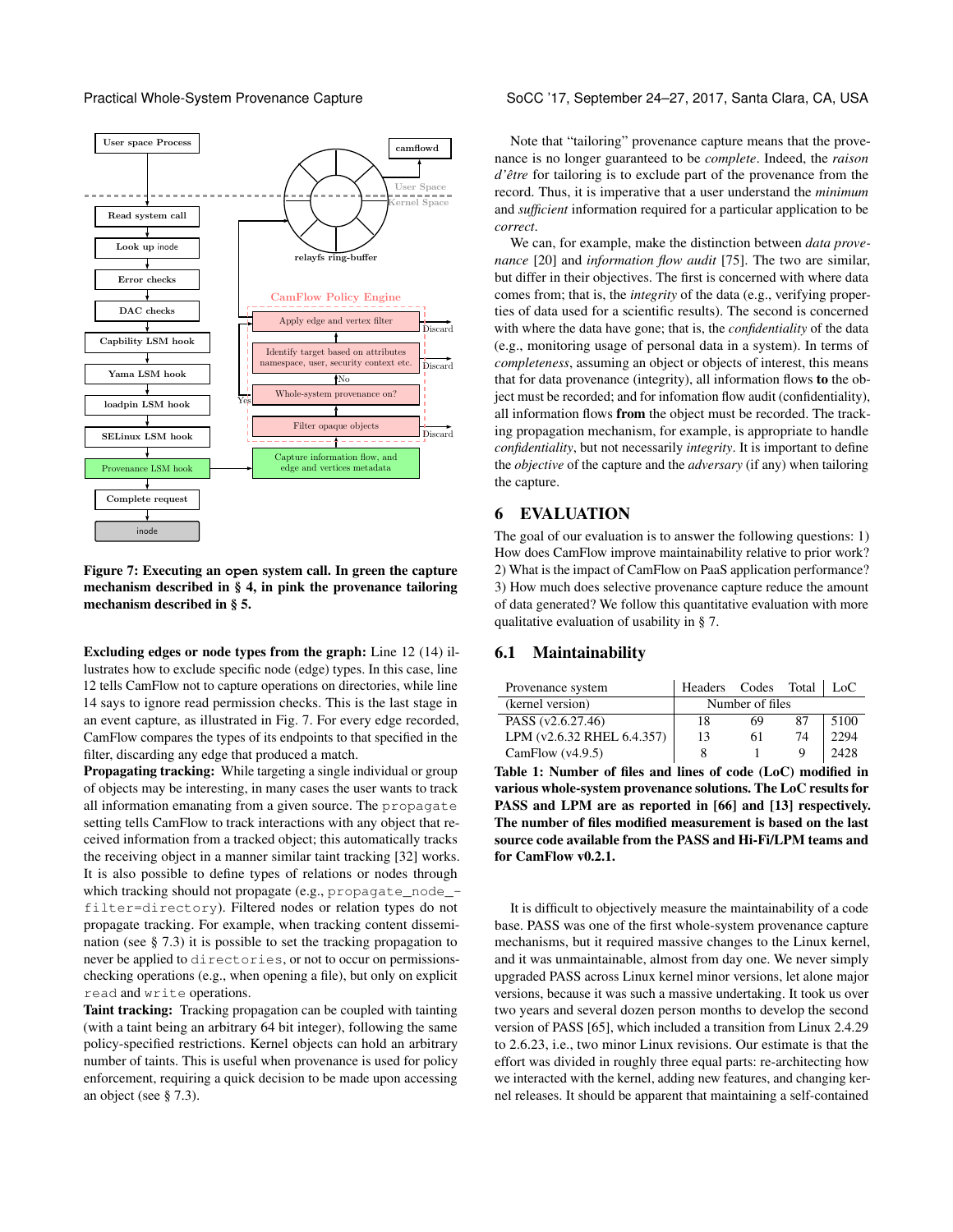provenance capture module will be significantly easier than maintaining PASS, and the ease with which we have adapted to new Linux releases supports this. Indeed, an explicit requirement of the LSM framework [\[62\]](#page-12-22) is to limit the impact of new security features on the kernel architecture, thereby improving the maintanability of the Linux kernel. CamFlow selected the LSM framework for precisely this reason. Further as LSM is a major security feature of the Linux kernel to our knowledge most Linux distribution ship with an LSM (e.g., SELinux for Android >=4.3), it is practically guaranteed that future releases will continue to support the framework with minimal modification.

[Table 1](#page-6-1) provides some metrics to quantify the pervasiveness required for PASS, LPM, and CamFlow. We calculated the numbers using diff between "vanilla" Linux and provenance-enabled Linux for the same version, ignoring newly added files.

<span id="page-7-0"></span>

| Kernel version                | Code                        | Header   | CamFlow  | Total                       | Conflict |
|-------------------------------|-----------------------------|----------|----------|-----------------------------|----------|
|                               | In number of files modified |          |          | In number of lines modified |          |
| $4.9.6 \rightarrow 4.10$ -rc6 | $\theta$                    |          | $\theta$ | 234                         |          |
| $4.9.5 \rightarrow 4.9.6$     | $\theta$                    |          |          |                             |          |
| $4.9.4 \rightarrow 4.9.5$     |                             | $\theta$ |          |                             |          |
| $4.9.2 \rightarrow 4.9.4$     |                             |          |          |                             |          |
| $4.9 \rightarrow 4.9.2$       |                             |          |          |                             |          |
| $4.4.38 \rightarrow 4.9$      |                             |          | 3        | 1194 (17)                   |          |
| $4.4.36 \rightarrow 4.4.38$   |                             |          |          |                             |          |
| $4.4.35 \rightarrow 4.4.36$   |                             |          |          |                             |          |
| $4.4.34 \rightarrow 4.4.35$   |                             |          |          | 2(2)                        |          |
| $4.4.32 \rightarrow 4.4.34$   |                             |          |          |                             |          |

Table 2: Modification required when porting CamFlow to new kernel versions. The number of lines modified includes comments. The numbers in parentheses are the number of lines of CamFlow-specific code changed.

Neither PASS nor LPM were ever ported to newer kernel releases, even though both groups would have liked to do so. In contrast, we have already maintained CamFlow across multiple Linux kernel major revisions with only a few hours of effort. The authors of PASS and LPM state that transitioning to newer kernel releases would take many man months. [Table 2](#page-7-0) quantifies the CamFlow porting effort. We obtained these results by going through the updates in our git repository from November 21, 2016 to February 2, 2017. We considered only changes relating to version updates and ignored feature development. The most significant upgrade over this period was from version 4.4.38 to 4.9. However, we modified 8 lines of code in /security/security.c relating to changes in the LSM framework. Most of these patches were applied without any conflict. We continue to maintain CamFlow, see [Appendix A](#page-13-16) for the most recent supported version and a full commit history. (Neither PASS nor LPM have any such commit history available.)

### 6.2 Performance

We next discuss how CamFlow affects system performance. We selected standard benchmarks that can be easily reproduced and provide meaningful references to prior work. We ran the benchmarks on a bare metal machine with 6GiB of RAM and an Intel i7-4510U CPU. (We use a bare metal machine rather than a cloud platform, such as EC2, to reduce uncontrolled variables.) See [Appendix A](#page-13-16) for details on obtaining the code, reproducing these results and accessing

<span id="page-7-2"></span>

| SysCall execution | Target, Filter, Taint<br>Blob Allocation | Provenance recording |
|-------------------|------------------------------------------|----------------------|
| vanilla           |                                          |                      |
|                   | selective                                |                      |
|                   |                                          | whole                |

Figure 8: System call overhead decomposition.

the raw results presented here, following suggestions from Collberg et. al [\[24\]](#page-12-23).

We run each test on three different kernel configurations. The *vanilla* kernel configuration is our baseline and corresponds to an unmodified Linux kernel. The *whole* configuration corresponds to CamFlow recording whole-system provenance. The *selective* configuration corresponds to CamFlow with whole-system provenance off, but selective capture on. We use CamFlow v0.2.1 [\[71\]](#page-13-17) with Linux 4.9.5. Comparing the CamFlow configurations to the baseline reveals the overhead imposed by CamFlow's provenance capture mechanism.

<span id="page-7-1"></span>

| <b>Test Type</b>                                         | vanilla | whole | overhead | selective | overhead |  |  |
|----------------------------------------------------------|---------|-------|----------|-----------|----------|--|--|
| Process tests, times in $\mu s$ , smaller is better      |         |       |          |           |          |  |  |
| <b>NULL</b> call                                         | 0.07    | 0.06  | $0\%$    | 0.05      | $0\%$    |  |  |
| NULL I/O                                                 | 0.09    | 0.14  | 56%      | 0.14      | 56%      |  |  |
| stat                                                     | 0.39    | 0.78  | 100%     | 0.50      | 28%      |  |  |
| open/close file                                          | 0.88    | 1.59  | 80%      | 1.04      | 18%      |  |  |
| signal install                                           | 0.10    | 0.10  | $0\%$    | 0.10      | $0\%$    |  |  |
| signal handle                                            | 0.66    | 0.67  | 2%       | 0.66      | $0\%$    |  |  |
| fork process                                             | 110     | 116   | 6%       | 112       | 2%       |  |  |
| exec process                                             | 287     | 296   | 3%       | 289       | ${<}1\%$ |  |  |
| shell process                                            | 730     | 771   | 6%       | 740       | $1\%$    |  |  |
| File and memory latencies in $\mu s$ , smaller is better |         |       |          |           |          |  |  |
| file create $(0k)$                                       | 5.05    | 5.32  | 5%       | 5.12      | $1\%$    |  |  |
| file delete $(0k)$                                       | 3.42    | 3.78  | 11%      | 3.79      | 11%      |  |  |
| file create $(10k)$                                      | 9.81    | 11.41 | 16%      | 10.9      | 11%      |  |  |
| file delete $(10k)$                                      | 5.70    | 6.12  | 7%       | 6.08      | 6%       |  |  |

Table 3: LMbench measurements.

Microbenchmarks: We used LMbench [\[60\]](#page-12-24) to benchmark the impact of CamFlow's provenance capture on system call performance. [Table 3](#page-7-1) presents a subset of the results. Due to space constraints, we selected the subset of greatest relevance; the complete results are available online.

The performance overhead can be decomposed into two parts as illustrated in [Fig. 8.](#page-7-2) The first part is present in the *selective* and *whole* results. This part concerns the allocation of the provenance blob associated with kernel objects (see [§ 4\)](#page-2-0) and the application of the policies described in [§ 5.](#page-5-0) The second part is present in the *whole* overhead only and corresponds to the recording of the provenance.

It is important to note that a system call does not necessarily correspond to a single event in the provenance graph. On a file open, for example, both read\_perm and write\_perm provenance events may be generated as appropriate for the directory and subdirectories in the path and for the file itself, in addition to an event for the open on the file. Further, if the file did not exist prior to the open, CamFlow generates a create event. Tailoring the types of provenance events that must be recorded (see [§ 5\)](#page-5-0) can further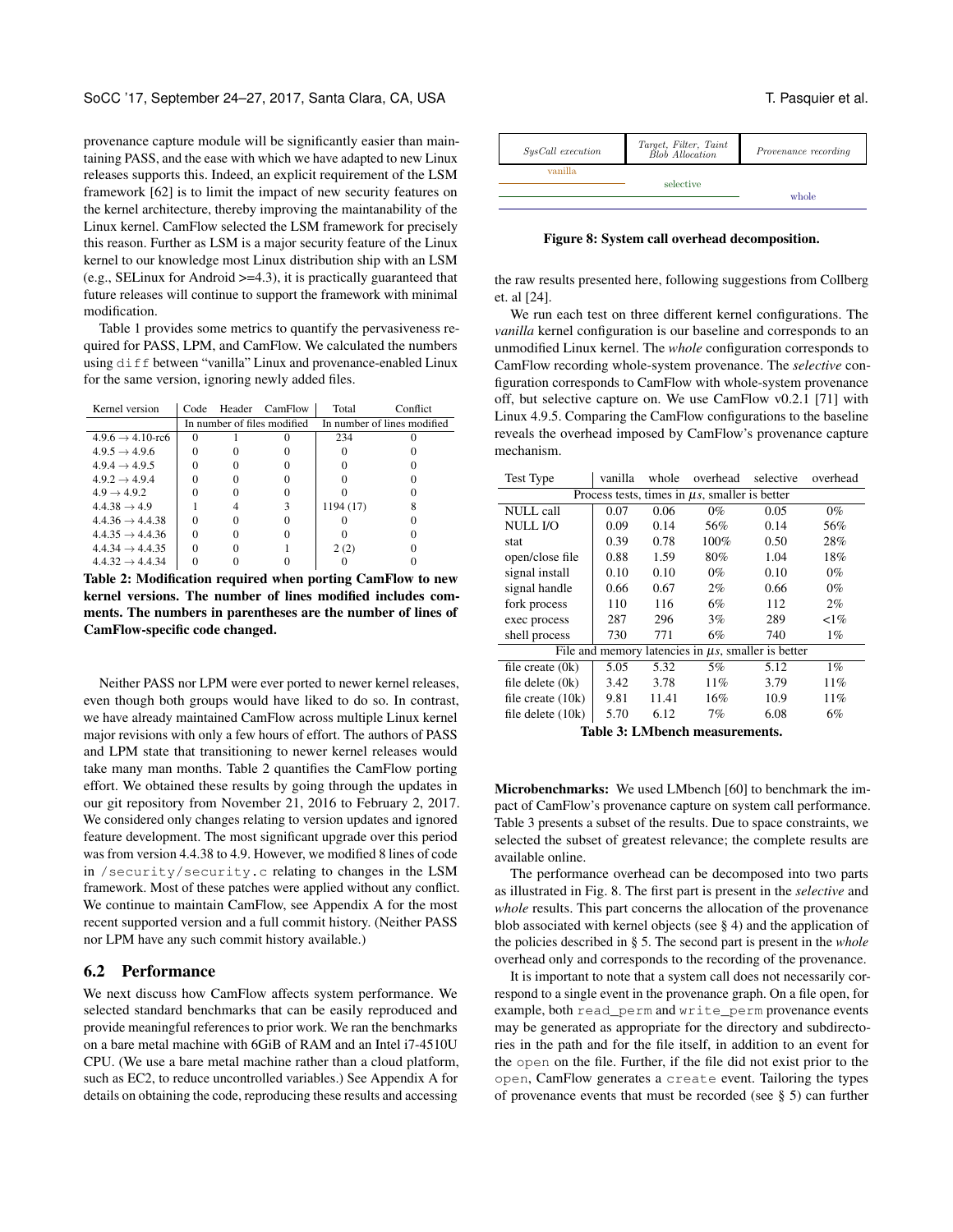improve performance. Additionally, assuming a relatively constant time for provenance data allocation and copy into the relay buffer, the overhead appears proportionally large due to the short execution time of most system calls. For example, stat is fast, but must record perm read, read and get attr provenance relations, producing large *relative* overhead, which in *absolute* terms is smaller than that for exec  $(0.39\mu s$  vs  $9\mu s$  for whole provenance), which requires several provenance object allocations and a larger number of relations.

<span id="page-8-0"></span>

|                                                 |       |       | Test Type   vanilla whole overhead selective overhead |       |          |  |  |  |
|-------------------------------------------------|-------|-------|-------------------------------------------------------|-------|----------|--|--|--|
| Execution time in seconds, smaller is better    |       |       |                                                       |       |          |  |  |  |
| unpack                                          | 11.16 | 11.36 | $2\%$                                                 | 11.24 | ${<}1\%$ |  |  |  |
| build                                           | 433   | 442   | 2%                                                    | 429   | $0\%$    |  |  |  |
| 4kB to 1MB file, 10 subdirectories,             |       |       |                                                       |       |          |  |  |  |
| 4k5 simultaneous transactions, 1M5 transactions |       |       |                                                       |       |          |  |  |  |
| postmark                                        | 71    | 79    | 11%                                                   | 75s   |          |  |  |  |

Table 4: Standard provenance-system macrobenchmark results.

Macrobenchmarks: We present two sets of macrobenchmarks that provide context for the overheads measured in the microbenchmarks. First, we used the Phoronix test suite [\[55\]](#page-12-25) to illustrate single machine performance, running kernel *unpack* and *build* operations. Second, we ran the Postmark benchmark [\[51\]](#page-12-26), simulating the operation of an email server. These are the common benchmarks used in the system provenance literature. Next, we ran a collection of benchmarks frequently used in cloud environments, also available via the Phoronix test suite. [Table 4](#page-8-0) shows the results of the single system benchmarks, and [Table 5](#page-8-1) shows the results for the cloud-based benchmarks.

<span id="page-8-1"></span>

| <b>Test Type</b>                                     | off     | whole   | overhead |  |  |  |  |
|------------------------------------------------------|---------|---------|----------|--|--|--|--|
| Request/Operation per second (the higher the better) |         |         |          |  |  |  |  |
| apache                                               | 8235    | 7269    | 12%      |  |  |  |  |
| redis (LPOP)                                         | 1442627 | 1120935 | 22%      |  |  |  |  |
| redis (SADD)                                         | 1144405 | 1068877 | 7%       |  |  |  |  |
| redis (LPUSH)                                        | 998077  | 961849  | $4\%$    |  |  |  |  |
| redis (GET)                                          | 1386329 | 1219830 | 12%      |  |  |  |  |
| redis (SET)                                          | 1053978 | 1012158 | $4\%$    |  |  |  |  |
| memcache (ADD)                                       | 18297   | 16658   | 9%       |  |  |  |  |
| memcache (GET)                                       | 37826   | 32548   | 14%      |  |  |  |  |
| memcache (SET)                                       | 17762   | 16825   | 5%       |  |  |  |  |
| memcache (APPEND)                                    | 19393   | 17172   | 11%      |  |  |  |  |
| memcache (DELETE)                                    | 38245   | 32517   | 15%      |  |  |  |  |
| php                                                  | 240889  | 239069  | $1\%$    |  |  |  |  |
| Execution time (ms) (the lower the better)           |         |         |          |  |  |  |  |
| pybench                                              | 3515    | 3525    | $1\%$    |  |  |  |  |

Table 5: Extended macrobenchmark results.

The single system benchmarks [\(Table 4\)](#page-8-0) show that CamFlow adds minimal overhead for the kernel unpack and build benchmarks and as much as 11% overhead to Postmark for whole-system capture. These results compare favorably to prior systems and the option to use selective capture provides a better performing solution.

# Practical Whole-System Provenance Capture SoCC '17, September 24–27, 2017, Santa Clara, CA, USA

We ran two configurations for the cloud-based benchmark: *off* includes CamFlow in the kernel build but does not capture any data, representing tenants who do not use the provenance capture feature, and *whole* runs in whole-system capture mode. This time, the overheads are larger, with a maximum of 22% for redis LPOP. Discussion: CamFlow's performance is the same order of magnitude as that reported by PASS [\[66\]](#page-12-2), Hi-Fi [\[78\]](#page-13-5), its successor LPM [\[13\]](#page-11-0), and SPADE [\[36\]](#page-12-27), and slightly better in most cases. However, these results are difficult to compare—the variation in experimental setup is significant e.g., from a 500MHz Intel Pentium 3 with 768 MiB RAM for PASS to a dual Intel Xeon CPU machine for LPM, or e.g., kernel version from 2.4.29 for PASS to 4.9.5 for CamFlow. Further the provenance "coverage" tends to become more extensive in each successive publication. Comparing to the latest published work—LPM—CamFlow includes additional information such as iattr and xattr, security context, control group, overlayfs etc. While this provides a more complete picture, it also increases the amount of provenance recorded, which produces more overhead.

# 6.3 Generated Data Volume

CamFlow is a capture mechanism, so we do not attempt to evaluate provenance storage strategy, but rather the impact of selective capture on the amount of data generated. As prior systems [\[13,](#page-11-0) [36,](#page-12-27) [66,](#page-12-2) [78\]](#page-13-5) have shown, storage and the accompanying query time increase over time. We discuss an approach to address increasing query time for some scenarios in  $873$ 

We currently write provenance in a bloated, but standard format (PROV-JSON). Colleagues working with CamFlow have achieved a storage size of 8% of the equivalent PROV-JSON graph size through compression techniques [\[89\]](#page-13-18). Others have reported on alternative ways to reduce storage requirements through compression [\[22,](#page-12-28) [93,](#page-13-19) [94\]](#page-13-20), but such concerns are orthogonal to the work presented here. Regardless of the storage techniques employed, the size of the graph grows over time, and this makes query time grow proportionally.

The CamFlow capture mechanism addresses storage issues in the following ways: 1) it gives the storage system great flexibility through a clear separation of concerns; and 2) it allows for configurable capture, limiting the volume of data. The separation of concerns is application specific and out of scope, however, previous work by Moyer et al. [\[64\]](#page-12-29) discusses handling provenance storage in a cloud environment. In the rest of this section we evaluate the impact of selective capture.

We selected a simple workload to ease reproducibility; we record the provenance generated by:

# wget www.google.com

We have three experimental setups: 1) provenance off (baseline); 2) ignore directory nodes and permission edges (perm\_read, perm\_ write and perm\_exec) (selective); and 3) record everything (whole). Packet payloads are *not* recorded in any of these setups. Note that there are 39 edge types and 24 node types in the current implementation. The data recorded when the provenance is off corresponds to the machine/boot description (<1kB). The output rate is 12.45kB/iteration for *whole* and 9.98kB/iteration for *selective*; tailoring capture reduces the data rate by 20%. This illustrates the trade-off between between completeness and utility (see discussion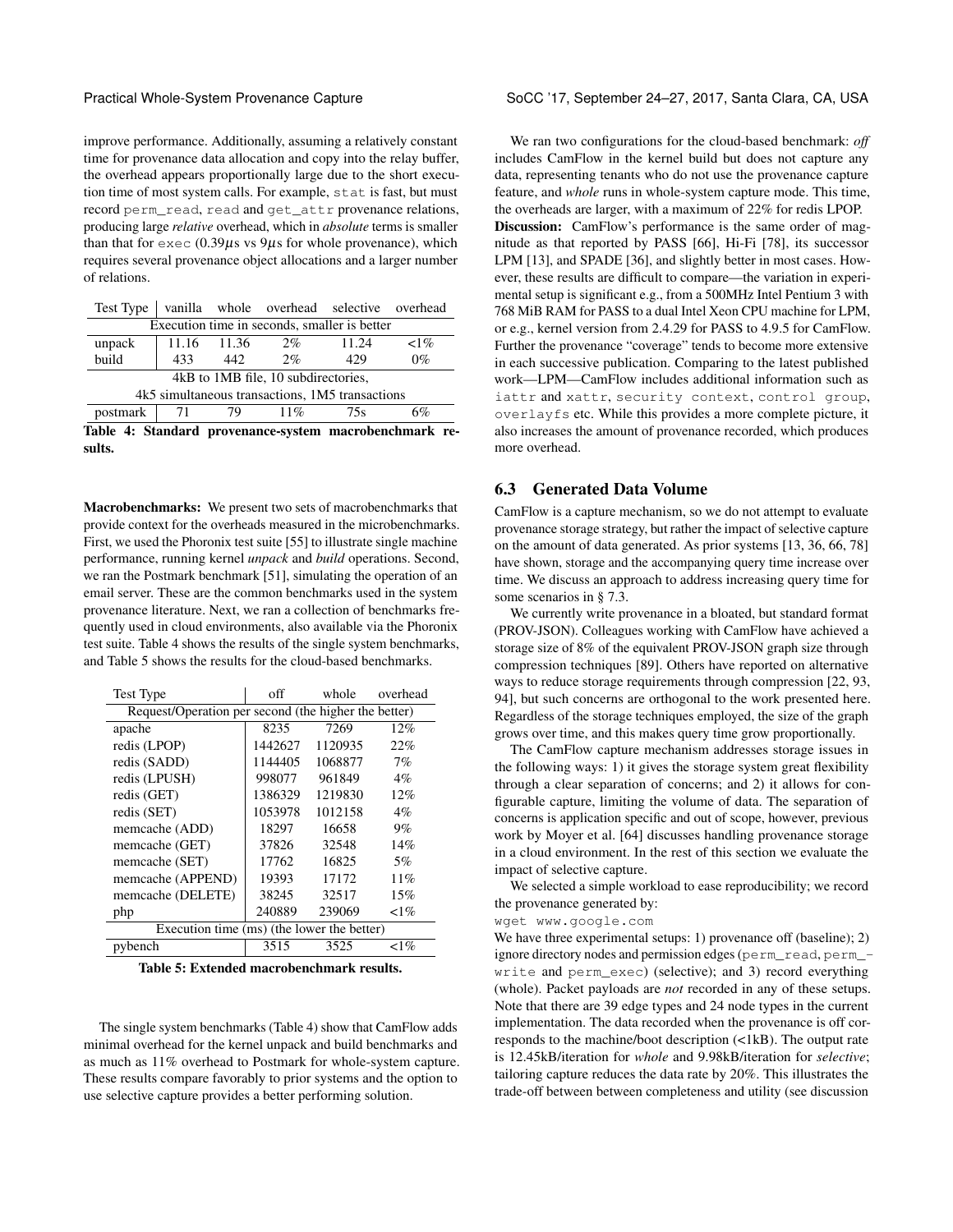in [§ 5\)](#page-5-0). In scenarios where, for example, only a set of applications or the actions of a user are of interest, the quantity of data captured can be several orders of magnitude smaller relative to PASS or LPM. As discussed in [§ 5,](#page-5-0) it is possible express in detail what part of the system is/is not of interest. This trade-off needs to be viewed in relation to the provenance application; we discuss a concrete example in [§ 7.3.](#page-10-1)

# 6.4 Completeness and expressiveness

CamFlow extends the functionality of previous provenance systems, while retaining the same features. Notably, we introduce a new completeness trade-off against performance, storage, and I/O bandwidth. In other words, we allow users to decide between capturing the entirety of supported system events (as PASS or LPM did) and capturing a subset of those events based of some particular well defined needs (see [§ 5\)](#page-5-0). Further, this same feature has proved helpful to new users when developing provenance applications (see [§ 7\)](#page-9-0). The tailoring feature has been used to help explain system behavior and to help new developers get started. A typical workflow with Cam-Flow is: 1) start capturing a single or small group of processes and their interactions; 2) develop a small prototype provenance application; and 3) move to an architecture able to handle scale issues introduced by whole-system provenance. This has proved extremely beneficial as the accumulation rate and amount of provenance data can be daunting. We and our users believe this to be important for increasing provenance adoption.

A remaining challenge is to provide a full comparison of Cam-Flow against alternative implementations: i.e., *is the graph as complete and expressive as when using an alternative approach?* To our knowledge, no study of such a nature has been completed. Our experience tells us that CamFlow captures as much or more information compared to PASS or LPM, but we have not performed any formal evaluation. Indeed, quantitatively measuring provenance completeness or expressivity are complex, ongoing topics of research in the provenance community [\[21\]](#page-12-30). Chan et al. [\[21\]](#page-12-30) propose running a system-call benchmark and comparing the "quality" of the provenance captured. However, one could argue that "quality" is a hard metric to evaluate. An alternative approach is more formal and, as discussed in [§ 4.1,](#page-3-2) relies on the guarantees provided by LSM hooks that are present on the path between any kernel object and a process. However, recent research has demonstrated that this coverage may not capture every information flow [\[37\]](#page-12-31), as the LSM framework was originally conceived to implement MAC policy. We derived from this publication [\[37\]](#page-12-31) a patch to the LSM infrastructure [\[72\]](#page-13-21). This patch is used by most recent versions of CamFlow (>=0.3.3). In addition to demonstrating that provenance is generated for every event, it must also be shown that the generated graph is "correct" and "well connected". An empirical or formal demonstration of the completeness of the provenance captured is beyond the scope of this paper.

# <span id="page-9-0"></span>7 EXAMPLE APPLICATIONS

We proposed that PaaS providers offer provenance as a service to their tenants. In [§ 3,](#page-2-5) we discussed how our model expands on previous provenance capture implementations, notably by recording information relevant to Docker containers. In [§ 4,](#page-2-0) we showed

how provenance can be captured and streamed in OS or distributed systems. In [§ 5,](#page-5-0) we showed how the captured provenance can be tailored to meet the tenant application requirements. Finally, in [§ 6](#page-6-2) we showed that this can be achieved with tolerable performance impact. We now discuss, through examples, how cloud tenants can subscribe to the provenance data stream and develop provenance applications. We explore four such applications: two from from ongoing work at Harvard [\(§ 7.1](#page-9-1) and [§ 7.2\)](#page-9-2), and two where we implement examples from prior work, taking advantage of CamFlow's unique features [\(§ 7.3](#page-10-1) and [§ 7.4\)](#page-10-0).

### <span id="page-9-1"></span>7.1 Demonstrable Compliance

The manipulation of personal data in widely distributed systems, especially the cloud, has become a subject of public concern. As a result, legislators around the world are passing laws to address issues around manipulation and privacy of personal data. In Europe, data protection laws [\[2,](#page-11-8) [4\]](#page-11-9) regulate and control all flows of personal data, in essence, information identifiable to individuals. These flows must be for specific legitimate purposes, with various safeguards for individuals and responsibilities on those who hold, manage and operate on personal data. In other jurisdictions, most notably the United States, which does not have such omnibus data protection laws, there are sector-specific restrictions on personal data. These include areas such as health [\[3\]](#page-11-10) and finance [\[5\]](#page-11-11), as well as general Fair Information Practice Principles (FIPP) [\[25\]](#page-12-32), which embody principles such as notice, choice, access, accuracy, data minimization, security, and accountability. Further, there is pressure for the involved actors to provide transparency in how they handle data and to demonstrate compliance with the requirements.

In recent work [\[74\]](#page-13-22), we developed an application that used Cam-Flow provenance to continuously monitor compliance with such regulations. information flow constraints that translate into properties of paths in a provenance graph can express many of these regulations. An *auditor* can subscribe to a (distributed) system's provenance stream (as described in [§ 4\)](#page-2-0) and verify that the stream respects the specified constraints, using a label propagation mechanism. Developers write these constraints using a framework similar to familiar graph processing tools such as GraphChi [\[53\]](#page-12-33) or GraphX [\[41\]](#page-12-34). The example application uses structural and semantic properties of provenance graphs to reduce overhead, claiming CPU overhead of about 5% and storage of only a few hundred megabytes of memory. In parallel, the system retains the complete provenance record as forensic evidence, using cloud-scale storage such as Apache Accumulo [\[64\]](#page-12-29). When the *auditor* detects a regulation violation, users can query and analyze the forensic provenance to identify the cause of the violation and take action, for example, by fixing the system or notifying affected users as mandated by HIPAA [\[3\]](#page-11-10).

# <span id="page-9-2"></span>7.2 Intrusion Detection

The FRAPpuccino fault/intrusion detection system uses the capture mechanism presented here to identify errant or malicious instances of a PaaS application [\[44,](#page-12-35) [45\]](#page-12-36). An earlier system, pH [\[87,](#page-13-23) [88\]](#page-13-24), recorded system call patterns of security-sensitive applications to detect abnormal behavior. We hypothesised that provenance data would be a better source of information, leading to more accurate results. We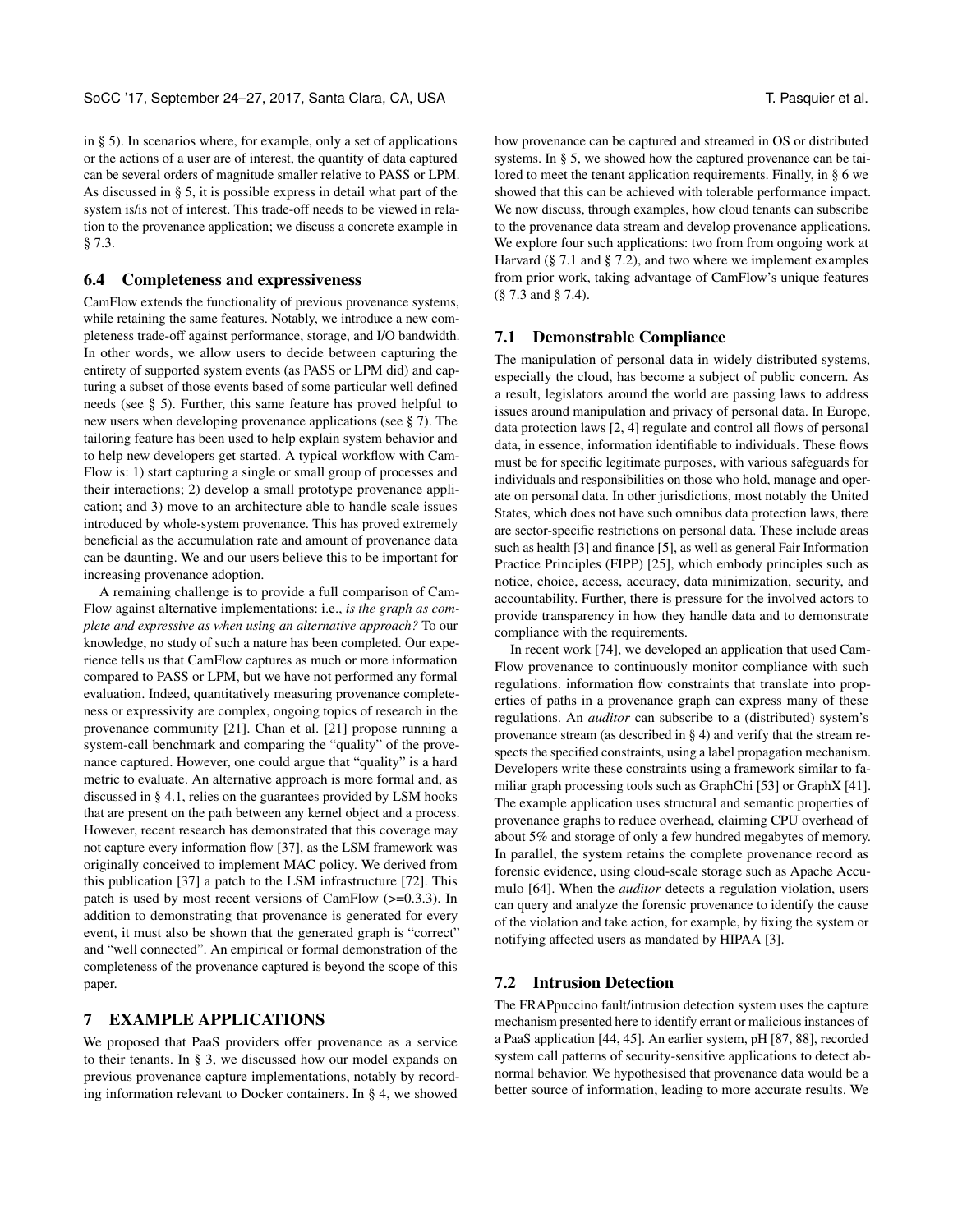experimented with reported real world vulnerabilities, and preliminary results indicate that we are able to detect attacks with higher accuracy.

The system consists of two stages of operation: 1) a training stage where we build a per-application behavior model and 2) a deployment stage where we monitor deployed applications. During the first stage, many instances of the target application run in parallel on the PaaS platform, and we assume most of them behave correctly. We use the provenance graph generated to build a model of normal behavior. In deployment, we analyze the provenance stream in sliding windows, comparing the current execution to the model generated during the training stage. If the stream does not fit the model, we determine if there is a real intrusion or fault. In the case of a false positive, we retrain the model incorporating the new data. In the case of a true positive, we can analyze the forensic provenance to identify the root cause.

The prototype successfully detected known vulnerabilities, such as a wget arbitrary file upload [\[40\]](#page-12-37) that can be leveraged for privilege escalation, a tcpdump crash [\[84\]](#page-13-25) through malicious packets, and an out of memory exception in a Ruby server that breaks garbage collection [\[35\]](#page-12-38).

This is ongoing work. We plan to analyze streamed provenance data on Data-Intensive Scalable Computing systems such as Apache Spark, to expedite the process and make our intrusion detection system scalable. We will also extend the prototype to include the retraining process, to further improve accuracy in monitoring complex applications. Work remains to evaluate the effectiveness of the approach in discovering new vulnerabilities.

# <span id="page-10-1"></span>7.3 Data Loss Prevention

Bates et al. describe how to leverage whole-system provenance capture to build Provenance-Based Data Loss Prevention (PB-DLP) [\[13\]](#page-11-0). PB-DLP issues a provenance query that follows well-defined edge types to determine data dependencies on data before it leaves the system. If the dependencies include any sensitive information, PB-DLP aborts the transfer. Bates et al. acknowledge that the provenance graph grows without bound, creating increasingly long query times.

Our first approach to this use case leveraged the knowledge that policy enforcement queries need only consider a set of well-defined edge types. As query time is dependent on the overall graph size, we tailor the capture policy, restricting capture to only those edges of the specified type(s). This significantly reduces the volume of data collected.

The second approach uses CamFlow's taint mechanism, introduced in [§ 5.](#page-5-0) Using taint propagation, we can replace a potentially costly graph query with a much less expensive taint check when data is about to leave the system. Propagation can be tuned taint to apply only to specific types of node and/or edge. As a result, we can produce the same behavior produced by the (expensive) query of Bates et al. [\[13\]](#page-11-0) with a time-constant check. Further, we note that taint tracking has been proved effective in similar scenarios [\[32\]](#page-12-21). In conjunction with tracking taint using this method, we can also choose to store either whole or selective provenance as forensic evidence. This allows the use of "post-mortem" queries to explore the chain of events leading to the disclosure attempt. This approach

reduces computational overhead, while simultaneously providing forensic evidence.

# <span id="page-10-0"></span>7.4 Retrofitting existing applications

Bates et al. also retrofitted provenance into a classic three-tier web application [\[11\]](#page-11-12). They use LPM to capture whole-system provenance and modify the web server to relate HTML and database queries. A proxy between the web server and the database collects SQL queries, which are transformed into application-level provenance for the database. It is therefore possible to link an HTML response to database entries. Before responding to a query, the system issues a provenance query on the combined application and system data to check for leakage of sensitive data, which it then prevents. This architecture avoids having to modify the database, but still requires modifications to the server and adds an additional component (the proxy) into the system. With CamFlow we can achieve the same result without modifying the existing three-tier web application, as follows:

1) We track (and optionally propagate tracking from) both server and database executables. 2) We configure the server's ErrorLog as a provenance log file, as described in [§ 4.5](#page-4-0) and set the LogLevel to collect sufficient information to relate an HTML request to an SQL query. 3) We capture network packets (e.g., by adding the line record=DB\_IP/32:DB\_PORT in the capture policy), which allows us to capture the SQL queries, without using an intermediate proxy.

# 8 RELATED WORK

Most provenance capture systems work at the application level, e.g. [\[8,](#page-11-13) [57,](#page-12-19) [59,](#page-12-39) [69\]](#page-13-26) or at the workflow level [\[17,](#page-12-40) [29\]](#page-12-41). These systems provide an incomplete record of what happened, which renders some use cases impossible (see [§ 4.5\)](#page-4-0). System level provenance provides information about the interactions *between* programs, which is the key to supporting more complex use cases. One of the first attempts at system-level provenance is the Lineage File System [\[82\]](#page-13-27) that used system call interposition in a modified Linux Kernel, while a user space process read captured provenance out of a printk buffer and stored the data in a SQL database. PASS captures provenance at the Virtual File System (VFS) layers. PASSv1 [\[66\]](#page-12-2) provides functionality to capture processes' I/O interactions, while PASSv2 [\[65\]](#page-12-9) introduced a disclosed provenance API to allow the integration of provenance across semantic levels. The main issue for these systems was the difficulty of maintaining and extending provenance capture over time, since it was spread among various places in the kernel. CamFlow is a strictly self-contained implementation that uses standard kernel features and is extremely easy to extend and maintain.

The next generation of system-level provenance used the Linux Security Framework (LSM) to capture provenance. The LSM framework provides a guarantee of completeness [\[31,](#page-12-42) [34,](#page-12-43) [49\]](#page-12-44) of the provenance captured; Hi-Fi [\[78\]](#page-13-5) was the first such approach. Hi-Fi did not support security module stacking (i.e., SELinux or AppArmor cannot run alongside provenance capture), rendering the system it monitors vulnerable. Further, Hi-Fi did not provide any API for disclosed provenance. Linux Provenance Module (LPM) [\[13\]](#page-11-0) addressed those limitations. LPM provides an API for disclosed provenance and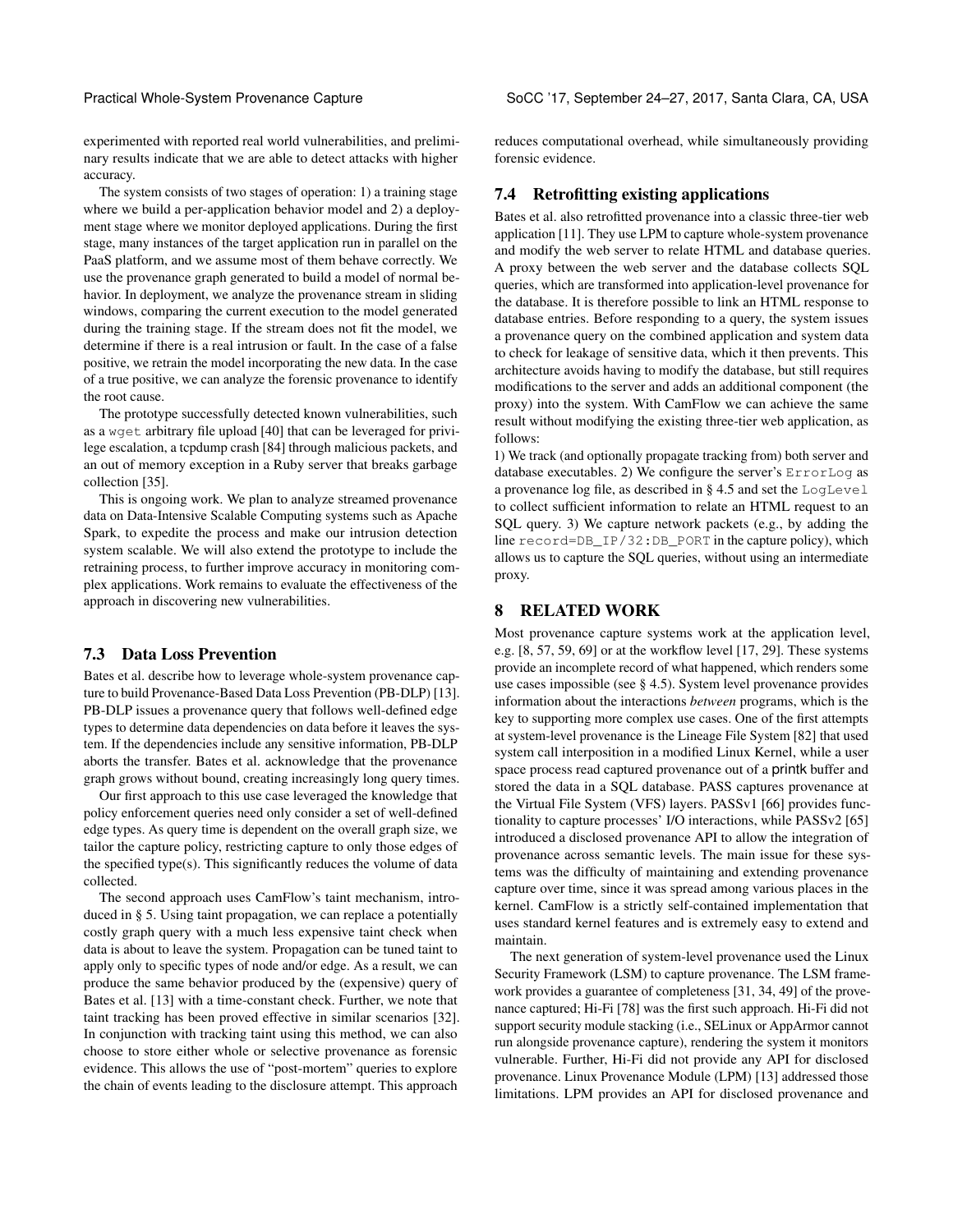duplicates the LSM framework to allow the stacking of provenance and MAC policy.

CamFlow leverages recent advances of the LSM framework [\[30,](#page-12-45) [83\]](#page-13-12) to allow stacking of LSMs without feature duplication, thereby further increasing maintainability and extensibility. A second objective of LPM was to provide stronger integrity guarantees: leveraging TPM and the Linux Integrity Measurement Architecture [\[50,](#page-12-15) [81\]](#page-13-14) and using cryptographic techniques to protect packet-level provenance taint. We can do the former, while the latter tends to create compatibility issues. We believe in a clearer separation of concerns, leaving packet integrity guarantees to mechanisms such as IPSec [\[33\]](#page-12-46).

An alternative implementation of whole-system provenance is interposition between system calls and libraries in user space, as in OPUS [\[9\]](#page-11-14). An argument in favour of such systems is that modifications to existing libraries are more likely to be adopted than modifications to the kernel. However, for this approach to work, all applications in the system need to be built against, or dynamically linked to, provenance-aware libraries, replacing existing libraries. Further, the guarantees of completeness provided are much weaker than those provided by an LSM-based implementation. SPADE [\[36\]](#page-12-27) mixes this approach, with the Linux Audit infractustructure; the LSM-based approach to provenance provides a more detailed record and stronger completeness guarantees.

Another system-call based approach that uses both logging and taint tracking is ProTracer [\[58\]](#page-12-47). ProTracer relies on kernel tracepoints to intercept system calls and capture provenance. The system relies on taint propagation when the events being traced are ephemeral (e.g., inter-process communication) and full provenance capture for events that are determined to be permanent. One concern with system call-based approaches is the lack of guarantees of completeness in the provenance record. Consider for example the read and pread64 system calls. Both read from a file descriptor, the difference being that the latter can do so with an offset. A system needs to properly record both types of read system calls, and should probably ensure that the record for pread64 is the same as the record of an lseek and subsequent read call. Ensuring such consistency increases the complexity of the capture (or post-processing). LSM-based approaches are guaranteed to capture every event that is deemed security-sensitive and focus on the objects being accessed, instead of the actions being carried out on those objects.

One of the main hurdles of system-level provenance capture is the sheer amount of data generated [\[13,](#page-11-0) [64\]](#page-12-29). One approach to this issue is to improve provenance ingest to storage [\[64\]](#page-12-29) and provenance query [\[90\]](#page-13-28). A second approach is to reduce the amount of provenance data captured. This reduction might be based on security policies [\[12,](#page-11-1) [75\]](#page-13-3), limiting capture to only those elements considered *important* or *sensitive*. This is of limited interest in contexts such as scientific workflows, where data of interest may not be associated with any security policy. We address these issues by providing administrators and system designers with selective capture in a way consistent with the provenance data-model.

Using system-level provenance in a cloud computing context has been proposed in the past [\[56,](#page-12-48) [67,](#page-12-49) [68,](#page-12-50) [96\]](#page-13-29). To our knowledge, the work presented here is the first open-source maintained implementation with demonstrated use cases [\(§ 7\)](#page-9-0). The main focus of our work has been to develop a practical system that can be used and

expanded upon by the community. There is application-level provenance for a cloud computational framework such as MapReduce [\[6\]](#page-11-7) or Spark [\[43,](#page-12-51) [48\]](#page-12-52). We see these as complementary; they could be incorporated in CamFlow provenance capture through the mechanism discussed in [§ 4.4.](#page-4-1)

# 9 CONCLUSION

CamFlow is a flexible, efficient and easy to use provenance capture mechanism for Linux. Linux is widely used in cloud service offerings and our modular architecture, using LSM, means that data provenance can be included without difficulty as part of a cloud OS in PaaS clouds.

We take advantage of developments in Linux kernel architecture to create a modular, easily maintainable and deployable provenance capture mechanism. The ability to finely tune the provenance being captured to meet each application's requirements helps to create a scalable system. Our standards-compliant approach further enhances the broad applicability and ease of adoption of CamFlow. Further, we demonstrated the low impact on performance and the wide applicability of our approach.

# ACKNOWLEDGMENTS

This work was supported by the US National Science Foundation under grant SSI-1450277 End-to-End Provenance. Early versions of CamFlow open source software were supported by UK Engineering and Physical Sciences Research Council grant EP/K011510 CloudSafetyNet.

### REFERENCES

- <span id="page-11-4"></span>[1] [n. d.]. Docker. ([n. d.]). [https://www.docker.com.](https://www.docker.com)
- <span id="page-11-8"></span>[2] [n. d.]. General Data Protection Regulation. [http://eur-lex.europa.eu/legal-content](http://eur-lex.europa.eu/legal-content/EN/TXT/?uri=uriserv:OJ.L_.2016.119.01.0001.01.ENG&toc=OJ:L:2016:119:TOC) [/EN/TXT/?uri=uriserv:OJ.L\\_.2016.119.01.0001.01.ENG&toc=OJ:L:2016:119:](http://eur-lex.europa.eu/legal-content/EN/TXT/?uri=uriserv:OJ.L_.2016.119.01.0001.01.ENG&toc=OJ:L:2016:119:TOC) [TOC.](http://eur-lex.europa.eu/legal-content/EN/TXT/?uri=uriserv:OJ.L_.2016.119.01.0001.01.ENG&toc=OJ:L:2016:119:TOC) ([n. d.]).
- <span id="page-11-10"></span>[3] [n. d.]. Health Insurance Portability and Accountability Act. [https://www.gpo.go](https://www.gpo.gov/fdsys/pkg/PLAW-104publ191/html/PLAW-104publ191.htm) [v/fdsys/pkg/PLAW-104publ191/html/PLAW-104publ191.htm.](https://www.gpo.gov/fdsys/pkg/PLAW-104publ191/html/PLAW-104publ191.htm) ([n. d.]).
- <span id="page-11-9"></span>[4] [n. d.]. OECD Guidelines on the Protection of Privacy and Transborder Flows of Personal Data. ([n. d.]). [http://www.oecd.org/internet/ieconomy/oecdguidelineso](http://www.oecd.org/internet/ieconomy/oecdguidelinesontheprotectionofprivacyandtransborderflowsofpersonaldata.htm) [ntheprotectionofprivacyandtransborderflowsofpersonaldata.htm.](http://www.oecd.org/internet/ieconomy/oecdguidelinesontheprotectionofprivacyandtransborderflowsofpersonaldata.htm)
- <span id="page-11-11"></span>[5] [n. d.]. The Sarbanes-Oxley Act of 2002. [http://www.soxlaw.com/.](http://www.soxlaw.com/) ([n. d.]).
- <span id="page-11-7"></span>[6] Sherif Akoush, Ripduman Sohan, and Andy Hopper. 2013. Hadoopprov: Towards provenance as a first class citizen in mapreduce. In *Workshop on the Theory and Practice of Provenance*. USENIX.
- <span id="page-11-2"></span>[7] Sepehr Amir-Mohammadian, Stephen Chong, and Christian Skalka. 2016. Correct Audit Logging: Theory and Practice. In *International Conference on Principles of Security and Trust (POST'16)*. Springer.
- <span id="page-11-13"></span>[8] Elaine Angelino, Daniel Yamins, and Margo Seltzer. 2010. StarFlow: A scriptcentric data analysis environment. In *International Provenance and Annotation Workshop*. Springer, 236–250.
- <span id="page-11-14"></span>[9] Nikilesh Balakrishnan, Thomas Bytheway, Ripduman Sohan, and Andy Hopper. 2013. OPUS: A Lightweight System for Observational Provenance in User Space.. In *Workshop on the Theory and Practice of Provenance*. USENIX.
- <span id="page-11-6"></span>[10] Andrew Banks and Rahul Gupta. 2014. MQTT Version 3.1. 1. *OASIS Standard* (2014).
- <span id="page-11-12"></span>[11] Adam Bates, Kevin Butler, Alin Dobra, Brad Reaves, Patrick Cable, Thomas Moyer, and Nabil Schear. 2016. Retrofitting Applications with Provenance-Based Security Monitoring. *arXiv preprint arXiv:1609.00266* (2016).
- <span id="page-11-1"></span>[12] Adam Bates, Kevin RB Butler, and Thomas Moyer. 2015. Take only what you need: leveraging mandatory access control policy to reduce provenance storage costs. In *Workshop on Theory and Practice of Provenance*. USENIX, 7–7.
- <span id="page-11-0"></span>[13] Adam Bates, Dave Tian, Kevin Butler, and Thomas Moyer. 2015. Trustworthy Whole-System Provenance for the Linux Kernel. In *Security Symposium*. **USENIX**
- <span id="page-11-5"></span>[14] Mick Bauer. 2006. Paranoid penguin: an introduction to Novell AppArmor. *Linux Journal* 2006, 148 (2006), 13.
- <span id="page-11-3"></span>[15] Khalid Belhajjame, Reza B'Far, James Cheney, Sam Coppens, Stephen Cresswell, Yolanda Gil, Paul Groth, Graham Klyne, Timothy Lebo, Jim McCusker,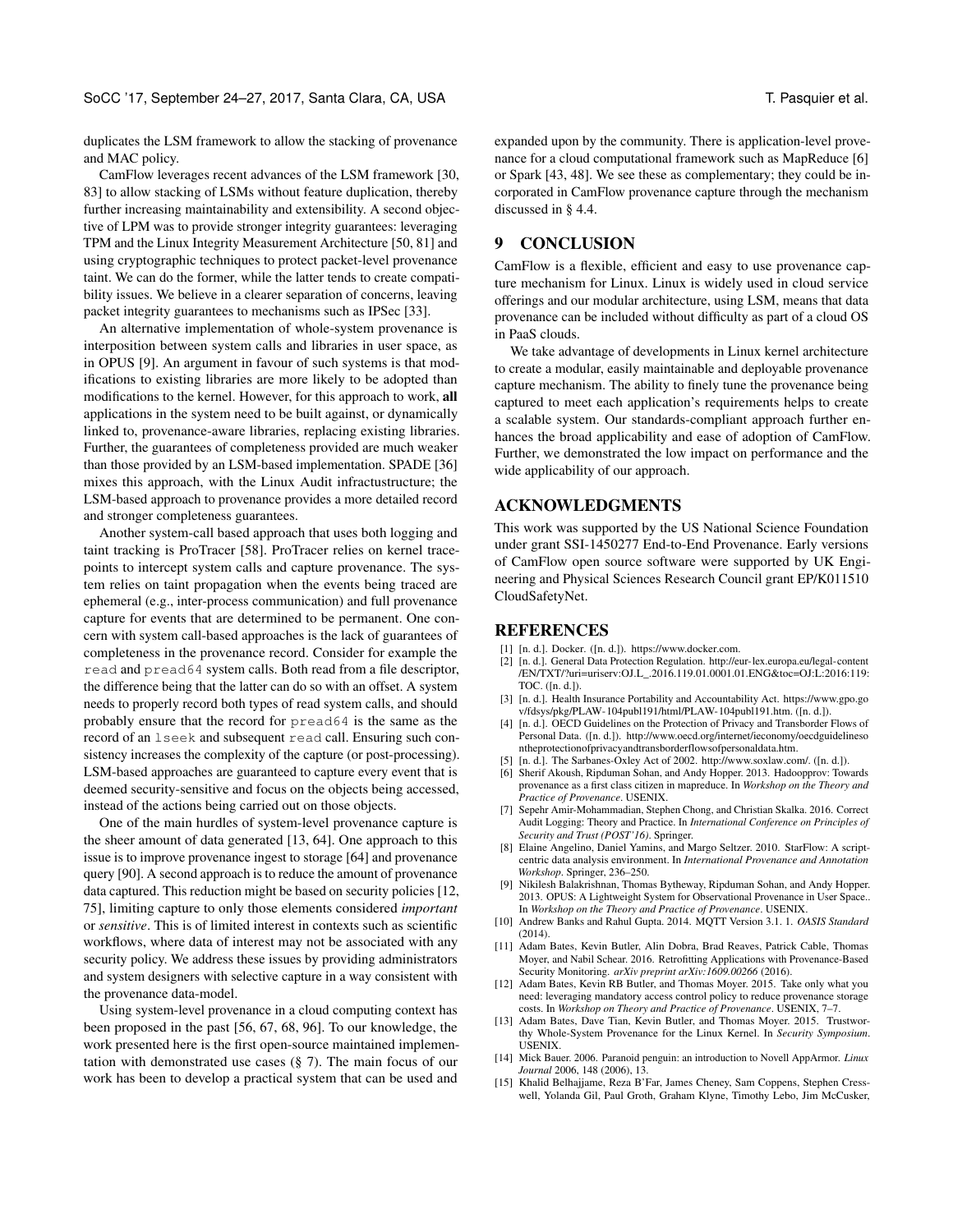Simon Miles, James Myers, Satya Sahoo, Luc Moreau, and Paolo et al. Missier. 2013. *Prov-DM: The PROV Data Model*. Technical Report. World Wide Web Consortium (W3C). [https://www.w3.org/TR/prov-dm/.](https://www.w3.org/TR/prov-dm/)

- <span id="page-12-13"></span>[16] Stefan Berger, Ramón Cáceres, Kenneth A. Goldman, Ronald Perez, Reiner Sailer, and Leendert van Doorn. 2006. vTPM: Virtualizing the Trusted Platform Module. In *Security Symposium*. USENIX, 305–320.
- <span id="page-12-40"></span>[17] Shawn Bowers, Timothy McPhillips, and Bertram Ludäscher. 2012. Declarative rules for inferring fine-grained data provenance from scientific workflow execution traces. In *International Provenance and Annotation Workshop*. Springer, 82–96.
- <span id="page-12-3"></span>[18] Peter Buneman, Sanjeev Khanna, and Tan Wang-Chiew. 2001. Why and where: A characterization of data provenance. In *International Conference on Database Theory*. Springer, 316–330.
- <span id="page-12-17"></span>[19] Peter Buneman and Wang-Chiew Tan. 2007. Provenance in databases. In *SIGMOD international conference on Management of data*. ACM, 1171–1173.
- <span id="page-12-0"></span>[20] Lucian Carata, Sherif Akoush, Nikilesh Balakrishnan, Thomas Bytheway, Ripduman Sohan, Margo Selter, and Andy Hopper. 2014. A primer on provenance. *Commun. ACM* 57, 5 (2014), 52–60.
- <span id="page-12-30"></span>[21] Sheung Chi Chan, Ashish Gehani, James Cheney, Ripduman Sohan, and Hassaan Irshad. 2017. Expressiveness Benchmarking for System-Level Provenance. In *Workshop on the Theory and Practice of Provenance (TaPP 2017)*. USENIX.
- <span id="page-12-28"></span>[22] Adriane P Chapman, Hosagrahar V Jagadish, and Prakash Ramanan. 2008. Efficient provenance storage. In *International Conference on Management of Data*. ACM, 993–1006.
- <span id="page-12-7"></span>[23] Ang Chen, Yang Wu, Andreas Haeberlen, Wenchao Zhou, and Boon Thau Loo. 2016. The good, the bad, and the differences: Better network diagnostics with differential provenance. In *Proceedings of the 2016 conference on ACM SIGCOMM 2016 Conference*. ACM, 115–128.
- <span id="page-12-23"></span>[24] Christian Collberg and Todd A Proebsting. 2016. Repeatability in computer systems research. *Commun. ACM* 59, 3 (2016), 62–69.
- <span id="page-12-32"></span>[25] Federal Trade Commission. 2007. Fair information practice principles. (2007).
- <span id="page-12-10"></span>[26] Jonathan Corbet. 2007. SMACK meets the One True Security Module. (2007). [https://lwn.net/Articles/252562/.](https://lwn.net/Articles/252562/)
- <span id="page-12-11"></span>[27] Jonathan Corbet. 2016. The LoadPin security module. (2016). [https://lwn.net/Ar](https://lwn.net/Articles/682302/) [ticles/682302/.](https://lwn.net/Articles/682302/)
- <span id="page-12-18"></span>[28] Daniel Crawl, Jianwu Wang, and Ilkay Altintas, 2011. Provenance for mapreducebased data-intensive workflows. In *Workshop on Workflows in Support of Largescale Science*. ACM, 21–30.
- <span id="page-12-41"></span>[29] Susan B Davidson, Sarah Cohen Boulakia, Anat Eyal, Bertram Ludäscher, Timothy M McPhillips, Shawn Bowers, Manish Kumar Anand, and Juliana Freire. 2007. Provenance in Scientific Workflow Systems. *IEEE Data Eng. Bull.* 30, 4 (2007), 44–50.
- <span id="page-12-45"></span>[30] Jake Edge. 2015. Progress in security module stacking. *Linux Weekly News* (2015).
- <span id="page-12-42"></span>[31] Antony Edwards, Trent Jaeger, and Xiaolan Zhang. 2002. Runtime verification of authorization hook placement for the Linux Security Modules framework. In *Conference on Computer and Communications Security*. ACM, 225–234.
- <span id="page-12-21"></span>[32] William Enck, Peter Gilbert, Seungyeop Han, Vasant Tendulkar, Byung-Gon Chun, Landon P Cox, Jaeyeon Jung, Patrick McDaniel, and Anmol N Sheth. 2014. TaintDroid: an information-flow tracking system for realtime privacy monitoring on smartphones. *ACM Transactions on Computer Systems (TOCS)* 32, 2 (2014), 5.
- <span id="page-12-46"></span>[33] S Frankel and S Krishnan. 2011. *RFC 6071: IP Security (IPsec) and Internet Key Exchange (IKE) Document Roadmap*. Technical Report.
- <span id="page-12-43"></span>[34] Vinod Ganapathy, Trent Jaeger, and Somesh Jha. 2005. Automatic placement of authorization hooks in the Linux security modules framework. In *Conference on Computer and Communications Security*. ACM, 330–339.
- <span id="page-12-38"></span>[35] Alexey Gaziev. 2015. How Ruby 2.2 can cause an out-of-memory server crash. (2015). [https://evilmartians.com/chronicles/ruby-2\\_2-oom.](https://evilmartians.com/chronicles/ruby-2_2-oom)
- <span id="page-12-27"></span>[36] Ashish Gehani and Dawood Tariq. 2012. SPADE: support for provenance auditing in distributed environments. In *International Middleware Conference*. ACM/I-FIP/USENIX, 101–120.
- <span id="page-12-31"></span>[37] Laurent Georget, Mathieu Jaume, Frédéric Tronel, Guillaume Piolle, and Valérie Viet Triem Tong. 2017. Verifying the reliability of operating system-level information flow control systems in linux. In *International Workshop on Formal Methods in Software Engineering (FormaliSE 2017)*. IEEE, 10–16.
- <span id="page-12-20"></span>[38] Devarshi Ghoshal and Beth Plale. 2013. Provenance from log files: a BigData problem. In *Proceedings of the Joint EDBT/ICDT 2013 Workshops*. ACM, 290– 297.
- <span id="page-12-1"></span>[39] Jeremy Goecks, Anton Nekrutenko, and James Taylor. 2010. Galaxy: a comprehensive approach for supporting accessible, reproducible, and transparent computational research in the life sciences. *Genome biology* 11, 8 (2010), R86.
- <span id="page-12-37"></span>[40] Dawid Golunski. 2016. Wget Arbitrary File Upload Vulnerability Exploit. (2016). [https://legalhackers.com/advisories/Wget-Arbitrary-File-Upload-Vulne](https://legalhackers.com/advisories/Wget-Arbitrary-File-Upload-Vulnerability-Exploit.html) [rability-Exploit.html.](https://legalhackers.com/advisories/Wget-Arbitrary-File-Upload-Vulnerability-Exploit.html)
- <span id="page-12-34"></span>[41] Joseph E Gonzalez, Reynold S Xin, Ankur Dave, Daniel Crankshaw, Michael J Franklin, and Ion Stoica. 2014. GraphX: Graph Processing in a Distributed Dataflow Framework.. In *OSDI*, Vol. 14. 599–613.
- <span id="page-12-5"></span>[42] Mark Greenwood, CA Goble, Robert D Stevens, Jun Zhao, Matthew Addis, Darren Marvin, Luc Moreau, and Tom Oinn. 2003. Provenance of e-science

experiments-experience from bioinformatics. In *Proceedings of UK e-Science All Hands Meeting 2003*. 223–226.

- <span id="page-12-51"></span>[43] Muhammad Ali Gulzar, Xueyuan Han, Matteo Interlandi, Shaghayegh Mardani, Sai Deep Tetali, TD Millstein, and Miryung Kim. 2016. Interactive debugging for big data analytics. In *Workshop on Hot Topics in Cloud Computing (HotCloud'16)*. USENIX, 20–21.
- <span id="page-12-35"></span>[44] Xueyuan Han. 2017. michael-hahn/frap: v1.1.1. (2017). DOI:10.5281/zenodo.571444, [https://github.com/michael-hahn/frap.](https://github.com/michael-hahn/frap)
- <span id="page-12-36"></span>[45] Xueyuan Han, Thomas Pasquier, Mark Goldstein, and Margo Seltzer. 2017. FRAPpuccino: Fault-detection through Runtime Analysis of Provenance. In *Workshop on Hot Topics in Cloud Computing (HotCloud'17)*. USENIX.
- <span id="page-12-16"></span>[46] Steve Hoffman. 2013. *Apache Flume: Distributed Log Collection for Hadoop*. Packt Publishing Ltd.
- <span id="page-12-8"></span>[47] Trung Dong Huyng, Michael Jewell, Amir Keshavarz, Danius Michaelides, Huanjia Yang, and Luc Moreau. 2013. *The PROV-JSON Serialization: a JSON Representation for the PROV Data Model*. Technical Report. World Wide Web Consortium (W3C). [https://www.w3.org/Submission/prov-json/.](https://www.w3.org/Submission/prov-json/)
- <span id="page-12-52"></span>[48] Matteo Interlandi, Kshitij Shah, Sai Deep Tetali, Muhammad Ali Gulzar, Seunghyun Yoo, Miryung Kim, Todd Millstein, and Tyson Condie. 2015. Titian: Data provenance support in spark. *Proceedings of the VLDB Endowment* 9, 3 (2015), 216–227.
- <span id="page-12-44"></span>[49] Trent Jaeger, Antony Edwards, and Xiaolan Zhang. 2004. Consistency analysis of authorization hook placement in the Linux security modules framework. *ACM Transactions on Information and System Security (TISSEC)* 7, 2 (2004), 175–205.
- <span id="page-12-15"></span>[50] Trent Jaeger, Reiner Sailer, and Umesh Shankar. 2006. PRIMA: policy-reduced integrity measurement architecture. In *Proceedings of the eleventh ACM symposium on Access control models and technologies*. ACM, 19–28.
- <span id="page-12-26"></span>[51] Jeffrey Katcher. 1997. *Postmark: A new file system benchmark*. Technical Report. Technical Report TR3022, Network Appliance.
- <span id="page-12-14"></span>[52] Chongkyung Kil, Emre Can Sezer, Ahmed M Azab, Peng Ning, and Xiaolan Zhang. 2009. Remote Attestation to Dynamic System Properties: Towards Providing Complete System Integrity Evidence. In *Dependable Systems & Networks (DSN'09)*. IEEE, 115–124.
- <span id="page-12-33"></span>[53] Aapo Kyrola, Guy E Blelloch, Carlos Guestrin, et al. 2012. GraphChi: Large-Scale Graph Computation on Just a PC.. In *OSDI*, Vol. 12. 31–46.
- <span id="page-12-4"></span>[54] Butler W Lampson. 2004. Computer security in the real world. *Computer* 37, 6 (2004), 37–46.
- <span id="page-12-25"></span>[55] Michael Larabel and M Tippett. [n. d.]. Phoronix test suite. ([n. d.]). [http:](http://www.phoronix-test-suite.com) [//www.phoronix-test-suite.com.](http://www.phoronix-test-suite.com)
- <span id="page-12-48"></span>[56] Brian Lee, Abir Awad, and Mirna Awad. 2015. Towards secure provenance in the cloud: a survey. In *Utility and Cloud Computing (UCC), 2015 IEEE/ACM 8th International Conference on*. IEEE, 577–582.
- <span id="page-12-19"></span>[57] Barbara Lerner and Emery Boose. 2014. RDataTracker: collecting provenance in an interactive scripting environment. In *Workshop on the Theory and Practice of Provenance (TaPP 2014)*. USENIX.
- <span id="page-12-47"></span>[58] Shiqing Ma, Xiangyu Zhang, and Dongyan Xu. 2016. ProTracer: Towards Practical Provenance Tracing by Alternating Between Logging and Tainting. In *23nd Annual Network and Distributed System Security Symposium, NDSS 2016, San Diego, California, USA, February 21-24, 2016*. The Internet Society. [http://www.internetsociety.org/sites/default/files/blogs-media/protracer-towar](http://www.internetsociety.org/sites/default/files/blogs-media/protracer-towards-practical-provenance-tracing-alternating-logging-tainting.pdf) [ds-practical-provenance-tracing-alternating-logging-tainting.pdf](http://www.internetsociety.org/sites/default/files/blogs-media/protracer-towards-practical-provenance-tracing-alternating-logging-tainting.pdf)
- <span id="page-12-39"></span>[59] Peter Macko and Margo Seltzer. 2012. A General-Purpose Provenance Library. In *Workshop on the Theory and Practice of Provenance (TaPP 2012)*. USENIX.
- <span id="page-12-24"></span>[60] Larry W McVoy, Carl Staelin, et al. 1996. lmbench: Portable Tools for Performance Analysis.. In *USENIX annual technical conference*. San Diego, CA, USA, 279– 294.
- <span id="page-12-6"></span>[61] Simon Miles, Paul Groth, Miguel Branco, and Luc Moreau. 2007. The requirements of using provenance in e-science experiments. *Journal of Grid Computing* 5, 1 (2007), 1–25.
- <span id="page-12-22"></span>[62] James Morris, Stephen Smalley, and Greg Kroah-Hartman. 2002. Linux security modules: General security support for the linux kernel. In *Security Symposium*. USENIX.
- <span id="page-12-12"></span>[63] Thomas Morris. 2011. Trusted Platform Module. In *Encyclopedia of Cryptography and Security*. Springer, 1332–1335.
- <span id="page-12-29"></span>[64] Thomas Moyer and Vijay Gadepally. 2016. High-throughput Ingest of Provenance Records into Accumulo. In *High Performance Extreme Computing*. IEEE.
- <span id="page-12-9"></span>[65] Kiran-Kumar Muniswamy-Reddy, Uri Braun, David A Holland, Peter Macko, Diana L MacLean, Daniel W Margo, Margo I Seltzer, and Robin Smogor. 2009. Layering in Provenance Systems.. In *USENIX Annual technical conference*. USENIX.
- <span id="page-12-2"></span>[66] Kiran-Kumar Muniswamy-Reddy, David Holland, Uri Braun, and Margo Seltzer. 2006. Provenance-Aware Storage Systems. In *USENIX Annual Technical Conference, General Track*. 43–56.
- <span id="page-12-49"></span>[67] Kiran-Kumar Muniswamy-Reddy, Peter Macko, and Margo I Seltzer. 2009. Making a Cloud Provenance-Aware.. In *Workshop on the Theory and Practice of Provenance*. USENIX.
- <span id="page-12-50"></span>[68] Kiran-Kumar Muniswamy-Reddy, Peter Macko, and Margo I Seltzer. 2010. Provenance for the Cloud.. In *Conference on File and Storage Technologies (FAST'10)*,